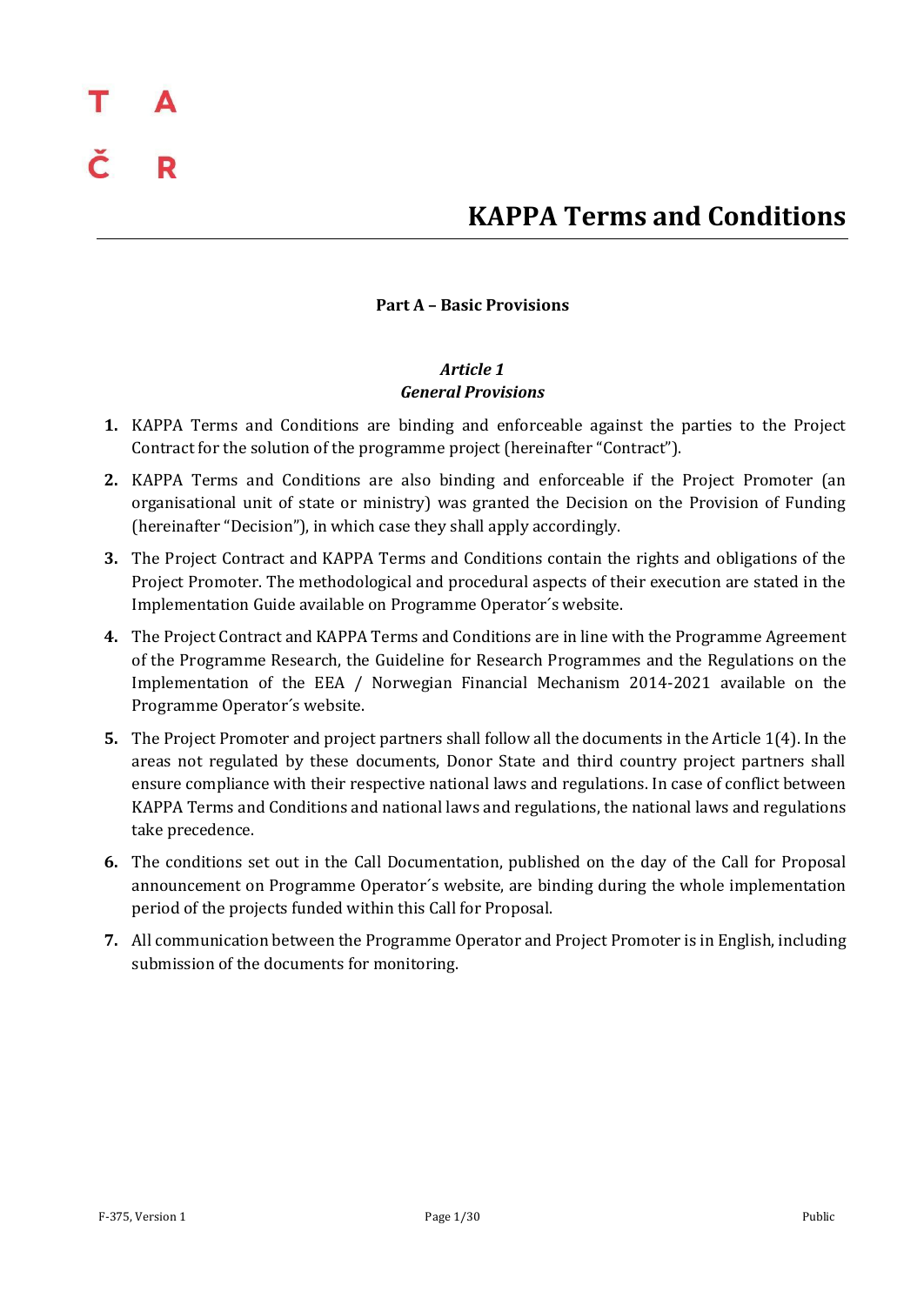# R

### *Article 2 Definitions*

- **1.** For the purposes of the Contract and the KAPPA Terms and Conditions, the following definitions apply*1*:
	- a) "**Approved Eligible Costs**" mean eligible costs and expenditures in research and development that are justified, verifiable, and approved by the Programme Operator,
	- b) "**Beneficiary**" means the applicant or a project partner in favour of which a grant is provided upon the Programme Operator's decision, whereas the decisive day is the day of delivery of this decision to a Project Promoter. If the Beneficiary is subject to rights and obligations arising from this decision, those shall be applied jointly for the Project Promoter and project partners,
	- c) "**Call for Proposals**" means a Call for Proposals in research, development and innovation,
	- d) "**Confidential Information**" means information which is considered a trade secret within the meaning of the relevant provisions of Act No. 89/2012 Sb., Civil Code, or designated as confidential by one of the Parties, or any information the disclosure of which by one of the Parties may result in unfavourable conditions for the other Party, unless generally known to the public or designated as non-confidential by the Party,
	- e) "**Consortium**" means all the entities cooperating on the project, where the minimum number of participants shall be an applicant (research organization or enterprise) from Czechia and at least one project partner (research organization or enterprise) from Donor State.
	- f) "**Data Management Plan**" means a formal document describing the data management life cycle for the data collected, processed and/or generated within a Project,
	- g) "**Donor States**" mean Iceland, the Principality of Liechtenstein and the Kingdom of Norway,
	- h) "**Eligible Costs**" mean costs and expenditures in research and development which can be spent by a Project Promoter and all project partners on activities in research, development and innovation, or in relation to them; individual categories of eligible costs are specified in the article 17.
	- i) "**Enterprise**" means an entity engaged in an economic activity, regardless of its legal form within the meaning of Annex 1 to the EU State-Aid Regulation, whereas the Article II (2 and 24) of this Regulation defines the sizes of enterprises as large, medium, small and micro enterprises,
	- j) "**Irregularity**" means an infringement of the legal framework of the EEA and Norway Grants 2014-2021 referred to in the Article 1.5 of the Regulation on the implementation of the EEA and Norway Grants 2014-2021; any provision of the European Union law; or any provision of the applicable national law, which leads or can lead to a loss in the budget of the EEA and Norway

—<br>—

 $1$  Definitions in this paragraph are sorted alphabetically, therefore their order does not correspond with the Czech version of Kappa Terms and Conditions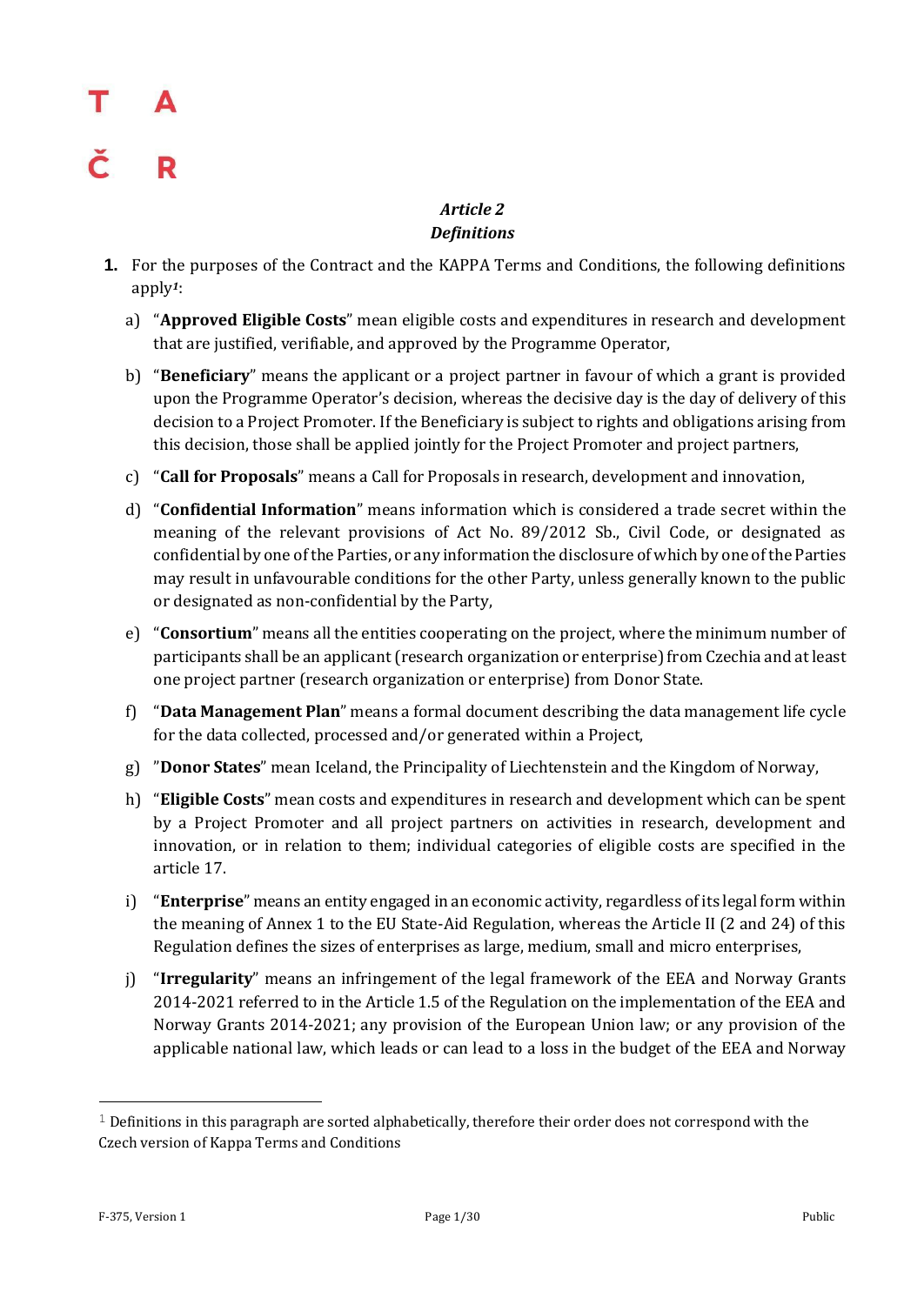## Т Δ R

Grants or the public budget of the Czech Republic.

- k) "**Key Project Parameters**" annex to the Contract which is an approved project proposal within the meaning of paragraph 2 of the Act on the Support of Research and Development and which contains the designation of the Project Promoter and Project Partners first name, last name and any academic titles and degrees of the project solver, project timeline including the date of start and completion of the project, objectives of the project, declared results of the projects, and it includes a table of approved eligible project costs.
- l) "**Monitoring Process**" means the process defined by the Programme Operator, in the Article 19 of KAPPA Terms and Conditions, in order to evaluate the fulfilment of the project objectives, achieved results and their legal protection, particularly the opposition procedure, reporting, final evaluation and sustainability monitoring,
- m) "**Partnership Agreement**" means the agreement concluded between the Project Promoter and project partner(s),
- n) **"Plan for Exploitation and Dissemination of Results**" (PEDR) means the plan submitted by the Project Promoter mapping the utilisation of Project results, their brief description, definition, degree of confidentiality, indication of costs etc.,
- o) "**Programme**" in research, development and innovation means a specific set of material, time and financial conditions for activities necessary to achieve its objectives,
- p) "**Programme Operator**" means the Technology Agency of the Czech Republic (TA CR),
- q) "**Project**" in research, development and innovation means a set of activities to fulfil an indivisible task of a precise economic, scientific or technical nature, with clearly defined objectives in research and development, formulated by the Programme Operator in a Call for proposals in research, development and innovation,
- r) "**Project Contract**" means an agreement between the Programme Operator and the Project Promoter regulating the implementation of a project in accordance with the legal framework of the EEA and Norway Grants and the Section 9 of the Act on the Support of Research and Development,
- s) "**Project Duration**" means the time period from the day of the project start until the project completion by the Project Promoter and project partners, while the project is considered completed even in case of premature discontinuance of the project in connection with the expiration of the Contract/Decision,
- t) "**Project Grant**" means targeted funds for project provided by the Programme Operator in the form of a grant following the results of the Call for Proposals under the Contract/Decision,
- u) "**Project Partner**" means a legal entity, organisational unit of the state or ministry, interested in research and development, whose involvement in the project is defined in the project proposal and with which the Project Promoter concluded a Partnership Agreement, while such project partner is usually not related to the Programme Operator,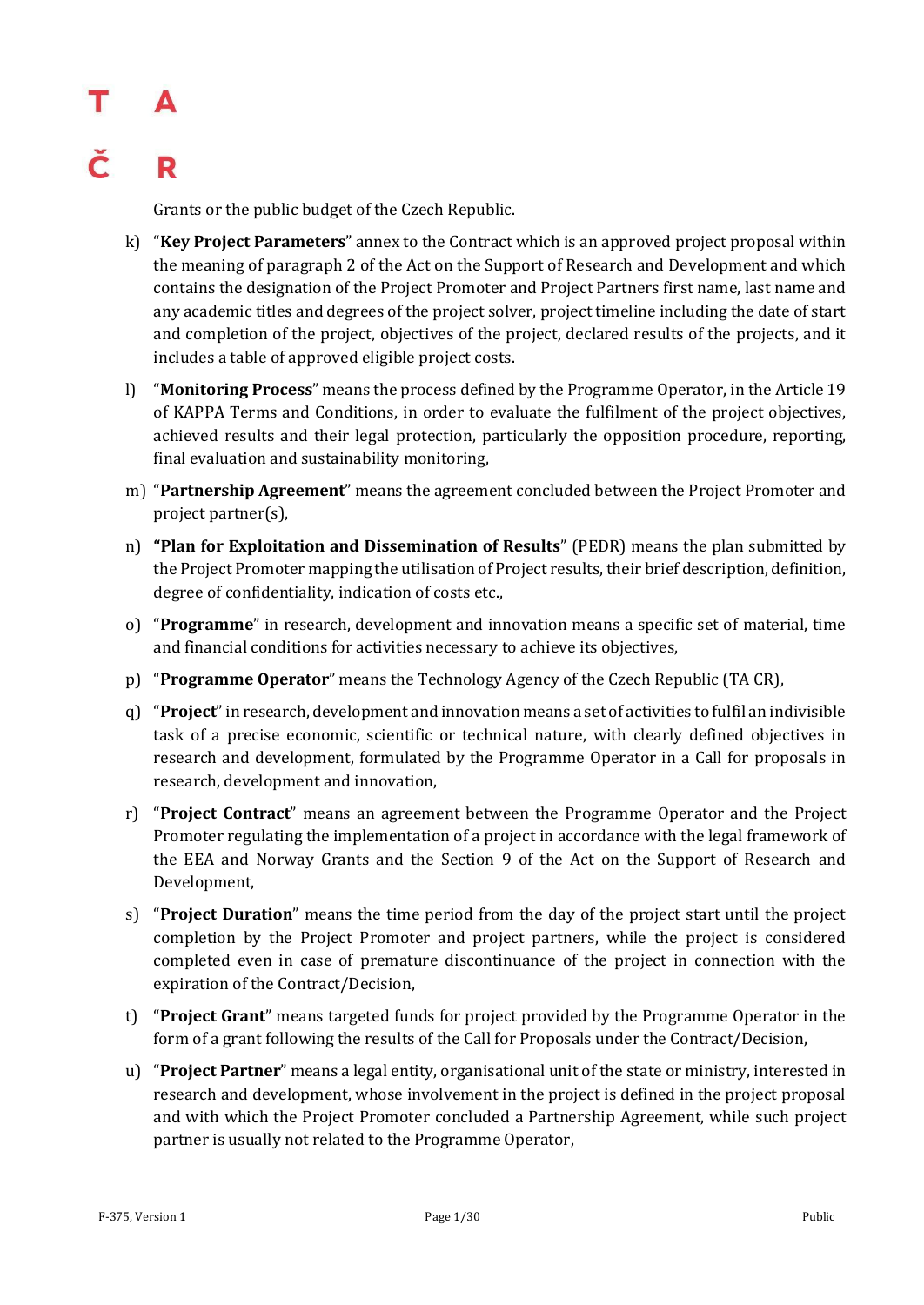## R

- v) "**Project Promoter**" means the beneficiary which enters into a contractual relationship with the Programme Operator and is responsible for the fulfilment of all obligations against the Programme Operator during the project under the Contract/Decision; both the Project Promoter's obligations and the obligations of project partner,
- w) "**Project Result**" in applied research means new knowledge and skills for the development of products, processes or services; knowledge and skills applied as results that are protected under the laws governing the protection of the results of copyright, inventive or similar activities or used by the professional public or other users; project result in development means design of new or substantially improved products, processes or services,
- x) "**Public Administration Control**" means an inspection of the beneficiary of the public financial aid, or of the applicant for the public financial funding, performed by the Programme Operator as the inspecting body within the meaning of Section 3(1a) of Act No. 320/2001 Sb. on Financial Control,
- y) "**Research Organisation**" means an organisation for research and knowledge dissemination within the meaning of Article II (83) of the EU State-Aid Regulation,
- z) "**RDI IS**" means the information system for research, experimental development, and innovation or the public administration information system ensuring the collection, processing, provision and use of data on research, development, and innovation supported by public funds; the IS content and procedure for transfer, classification, processing and provision of data is governed by the Czech Act on the Support of Research and Development and Government Regulation No. 397/2009 Sb. on the information system for research, experimental development and innovation, special legislation and the RDI IS operating regulations,
- aa) "**Rules for Providing Aid**" means a set of rights and obligations set forth in the Contract/Decision, KAPPA Terms and Conditions, Programme KAPPA and relevant Call Documentation, Programme Agreement of the Programme Research, Guideline for Research Programmes, Regulation on the Implementation of the EEA / Norwegian Financial Mechanism 2014-2021, and generally binding legal regulations (national and European), in particular the Czech Act No. 130/2002, on the support of research, experimental development and innovation from public funds and amending certain related laws (Support of Research and Experimental Development and Innovation Act) (hereinafter "Act on the Support of Research and Development"), the Czech Act No. 134/2016 Sb. on Public Procurement (hereinafter "Act on Public Procurement"), Czech Act No. 218/2000, on budgetary regulations and amending certain related laws, as amended (hereinafter "Budgetary Regulations"), and rules for state aid,
- bb)"**Rules for State Aid**" mean a set of rights and obligations set forth in Articles 107 and 109 of the Treaty on the Functioning of the European Union and, for the purposes of research, development, and innovation, particularly by the Communication from the Commission – Framework for state aid for research and development and innovation (2014/C 198/01) (hereinafter "Framework") and Commission Regulation (EU) No. 651/2014 of 17 June 2014 declaring certain categories of aid compatible with the internal market in application of Articles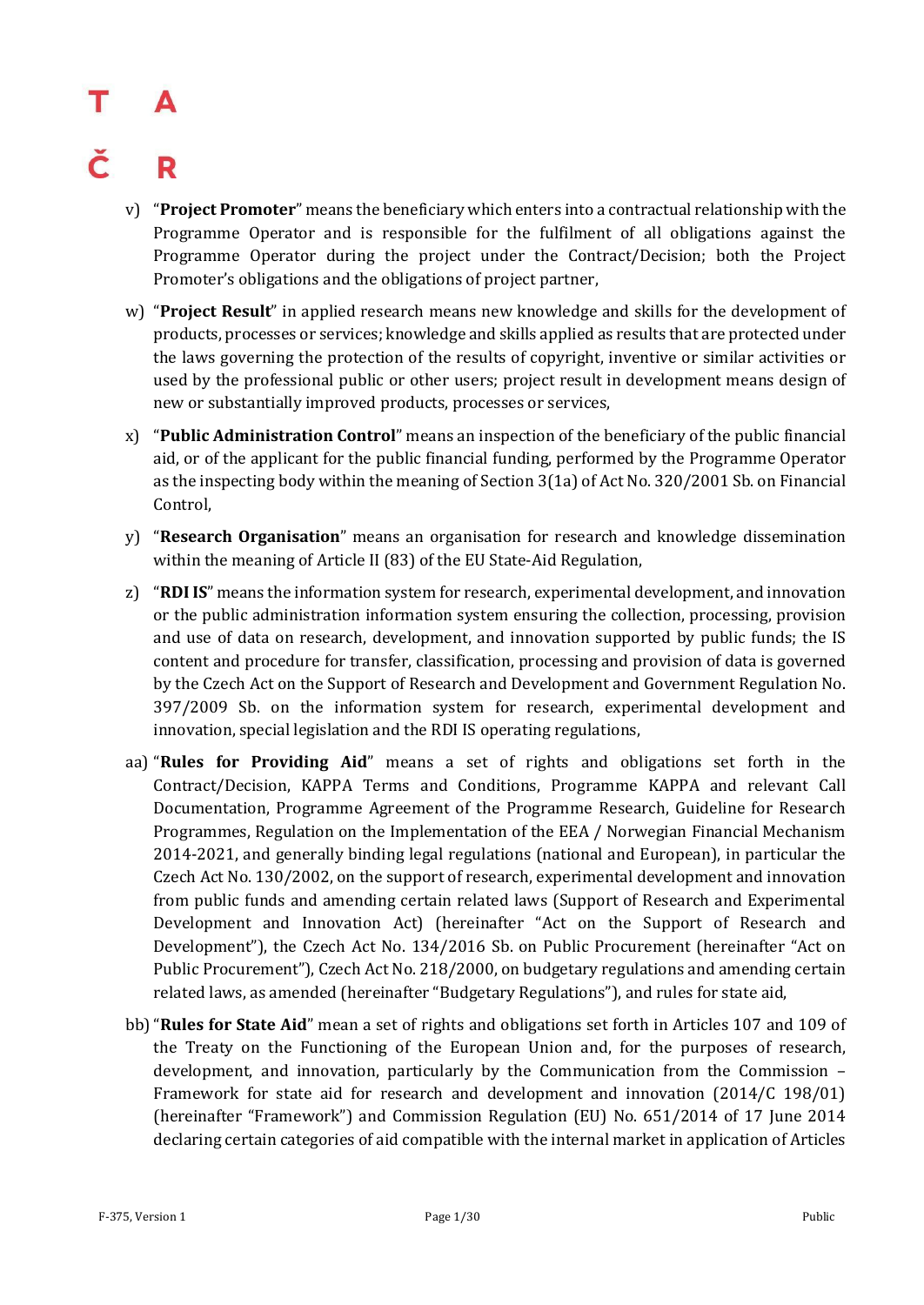### Τ A

### Č R

107 and 108 of the Treaty on the Functioning of the European Union (hereinafter "EU State-Aid Regulation"),

- cc) "**Subject of Intellectual Property**" means immaterial assets protected by the copyright and rights related to the copyright and subjects of industrial right protection, i.e. technical solutions (patents, utility models, or topographies of semiconductor products), subjects of industrial design and design (industrial designs), product labels and services (trademarks, designations of origin, geographical designation, company) and, above all, trade secrets and know-how (both written and unwritten production, commercial and other experience),
- dd)"**State aid**" means the funding within the meaning of Article 107(1) of the Treaty on the Functioning of the European Union,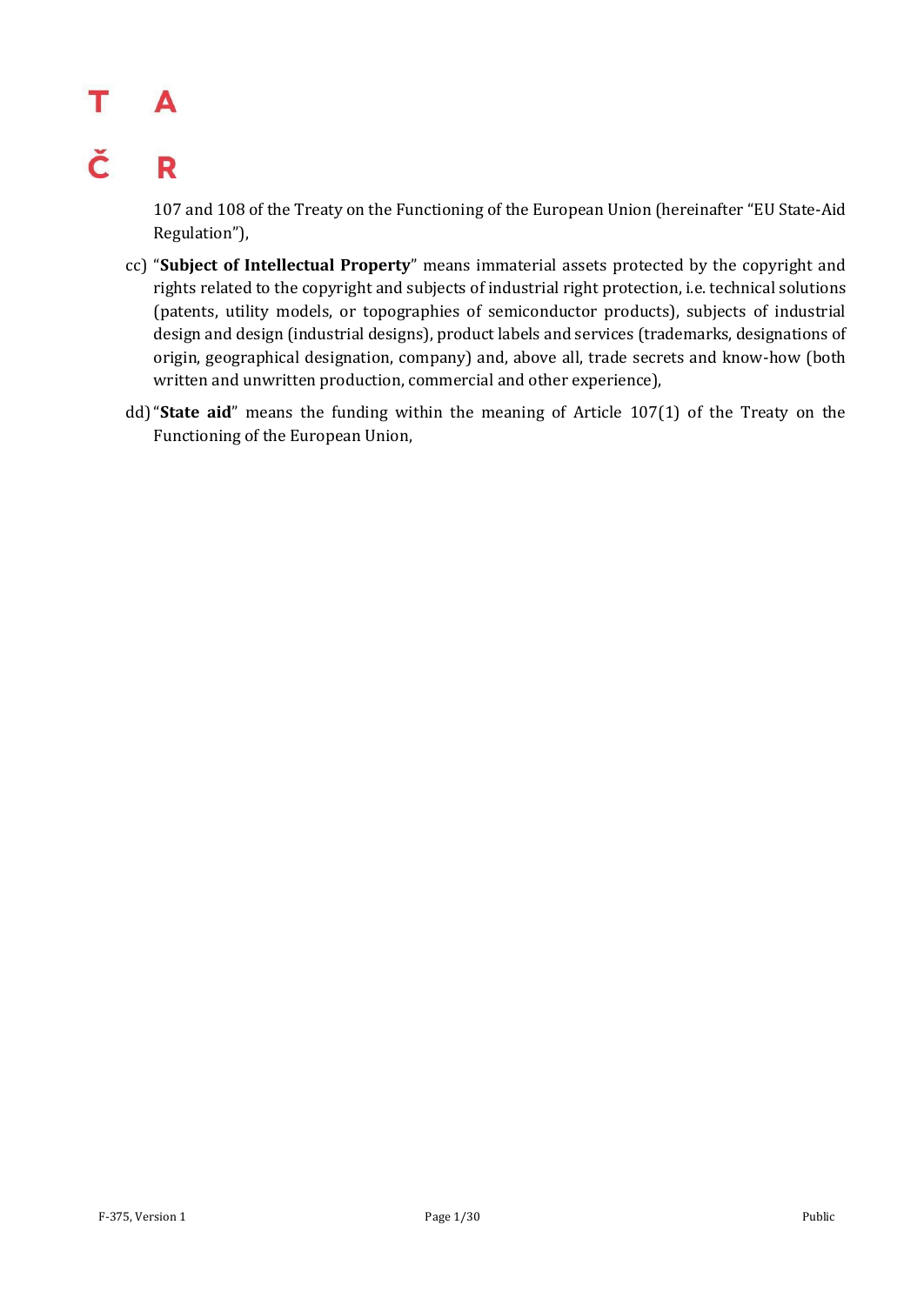### **Part B – Rights and Obligations of Parties, Consequences of Violation and Termination of the Contract**

### *Article 3 Provision of Grant*

- **1.** The Programme Operator provides the grant to the Project Promoter under the Contract and the KAPPA Terms and Conditions set forth therein, including grant intended for project partners.
- **2.** Following the Call for Proposals, the Programme Operator undertakes to provide grant for the project in the amount specified in the Key Project Parameters.
- **3.** The grant will be provided if:
	- a) the reversionary state budget or the cuts in the funds from the state budget will not cause changes to the level of spending of the state budget, and
	- b) the provision of grant is not suspended.
- **4.** If the regulation of the spending of the state budget occurs, then, depending on the nature and extent of such regulation, the Programme Operator shall
	- a) notify the Project Promoter in writing that the Programme Operator will not provide the relevant part of the grant within the deadline and, if possible, specify a new deadline in which the Project Promoter shall receive the given part of the grant,
	- b) propose to the Project Promoter a change in the Key Project Parameters, or
	- c) terminate the Contract.
- **5.** The Programme Operator provides the grant via a bank transfer to the Project Promoter's bank account once a year of the project duration in the amount set in the Key Project Parameters:
	- a) the first advance payment within 30 calendar days from the day the Contract comes into effect,
	- b) for multi-annual projects in the second and every following year of the project within 30 calendar days from the approval of project interim reports of the previous year, but no later than 60 calendar days after the beginning of the calendar year.
- **6.** The provision of grant, the accounting of grant and other financial requirements are carried out in CZK (Czech Crowns). The cash flow between the Project Promoter and all project partners (including the Donor States partners) shall be stipulated in the Partnership Agreement The risks of the exchange rate losses are borne by the Project Promoter.
- **7.** The Programme Operator reserves the right not to provide the grant within the deadline according to the Article 3(5) in case of ongoing Monitoring Process, initiated in order to verify the fulfilment of the obligations from the Article 4. The deadline shall be extended for the duration of the Monitoring Process.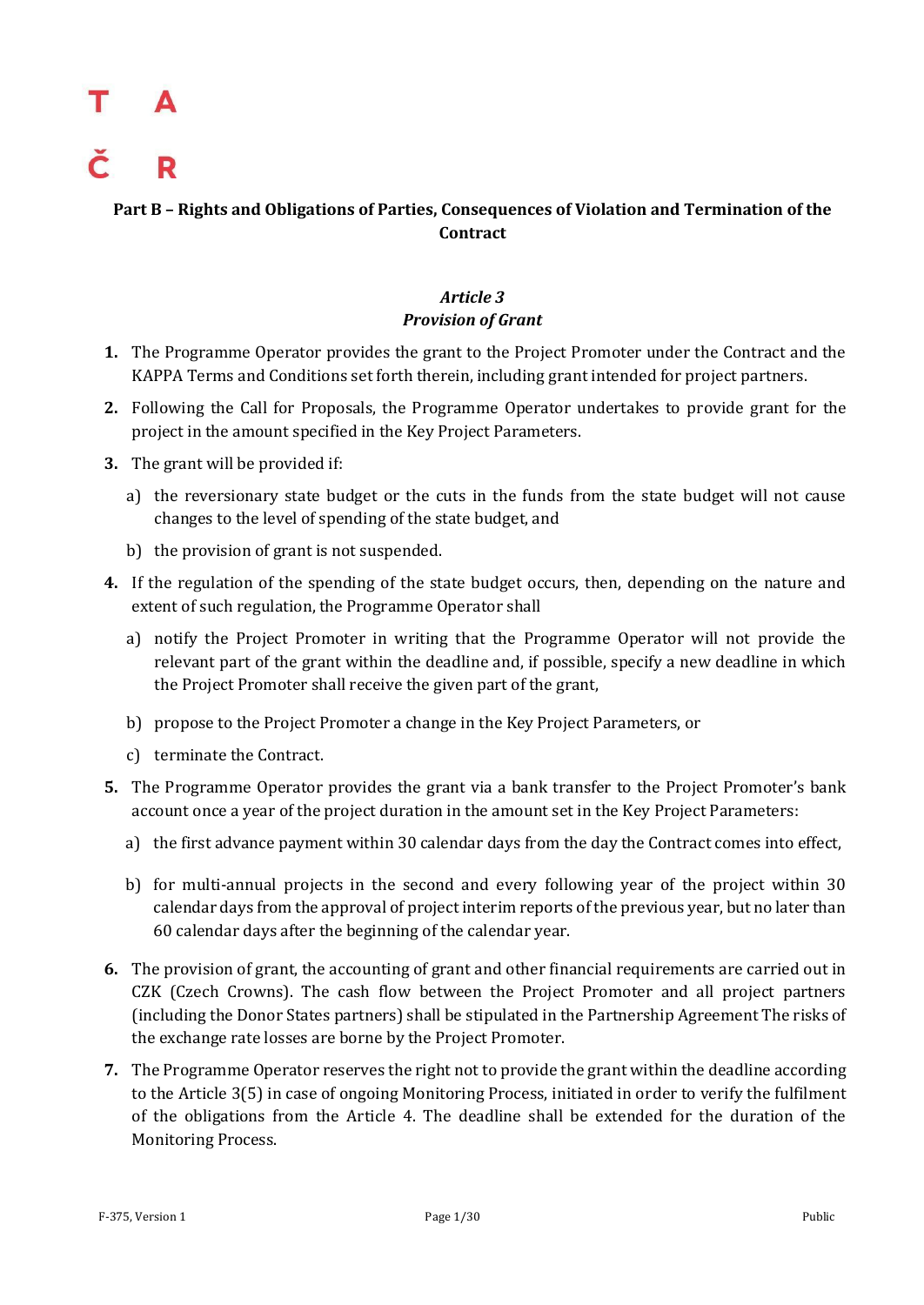## R

- **8.** The Project Promoter's obligations are deemed fulfilled for the purposes of providing grant unless, based on the ongoing monitoring process and within the deadline of providing grant, the Programme Operator
	- a) notifies the Project Promoter in writing of the commencement of another Monitoring Process,
	- b) invites the Project Promoter in writing to fulfil additionally all of its obligations,
	- c) sends the Project Promoter its termination of or withdrawal from the Contract or
	- d) initiates a procedure on the violation of budgetary discipline with the local financial authority or submits a criminal complaint related to the alleged offence committed in connection with the Project to the local and responsible law enforcement authority.
- **9.** The Programme Operator provides grant to the
	- a) public university or public research institution by transfer from the Programme Operator's bank account to the CNB bank account specified in the Contract,
	- b) other legal entities by transfer from the Programme Operator's bank account to the bank account specified in the Contract and
	- c) organisational unit of state or ministry by transfer of state budget funds using a budgetary measure.
- **10.** The relevant part of the grant is deemed as provided on the day the funds thus determined are released from the Programme Operator's bank account or by the approval of the budgetary measure by the Czech Ministry of Finance.
- **11.** All activities for which the grant is provided must aim towards achieving the Project objectives (as defined in the Key Project Parameters) and fulfil the purpose of the grant.
- **12.** The Programme Operator reserves the right to suspend payments and to request a refund from the Project Promoter also in the case of such decision being taken by the Financial Mechanism Office or the National Focal Point, and in case of the Project Promoter or a project partner have committed an irregularity or failed to remove the causes and consequences of irregularity within the time limit defined by the control body.
- **13.** If the entire provided grant is not spent during the Project, the Project Promoter shall return the unused portion of the grant back to the Programme Operator's current expense account stated in the Contract within the deadline set below within the Project Promoter's obligations. The Project Promoter is obliged to transfer the unused portion of the grant back to the Programme Operator's current expense account no later than within 14 calendar days after the Project Promoter learns it will not use this portion for any reason or after it was asked to do so by the Programme Operator.

This returned grant shall be credited to the Programme Operator's current expense account by 31 December of the year of the Project completion. Maximum of 5% of the unused portion of the grant provided for the last year of the project shall be returned until 15 February of the year following the Project completion to the external funds account No. 6015-3125001/0710. By this date the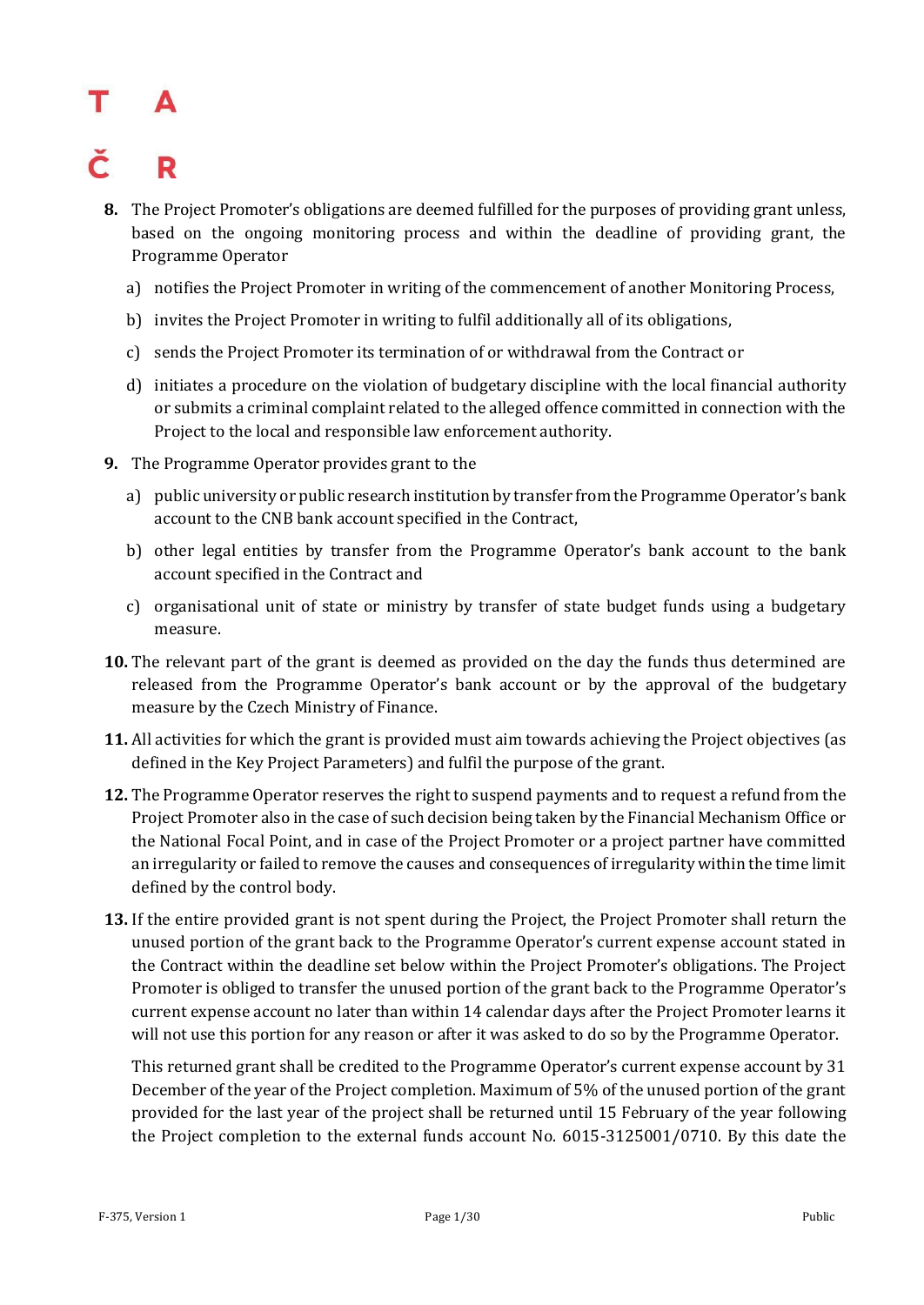## Т č

Project Promoter is also obliged to present a statement of the provided grant for the entire Project Duration and perform a financial settlement with the state budget.

### *Article 4 Project Promoter's Obligations*

- **1.** The Project Promoter is obliged to
	- a) draw on and use the grant in accordance with the Rules for providing Aid and the Key Project Parameters, in particular to use the grant for approved eligible costs in accordance with Part E of the KAPPA Terms and Conditions and to follow the Act on Public Procurement in accordance with the Section 8 para. 4 of the Act on the Support of Research and Development, and to fully comply with the provisions of the legal framework of the EEA and Norway Grants 2014-2021 referred to in Article 1.5 of the Regulation on the Implementation of the EEA and Norway Financial Mechanism 2014-2021 and of the Guideline for Research Programmes.
	- b) pay for the part of the grant used by project partner in conflict with the Rules for Providing Aid and Key Project Parameters consisting mainly of not using the grant by the project partner for approved eligible costs in accordance with section E,
	- c) achieve all project results declared in the Key Project Parameters within the duration of project,
	- d) transfer the relevant part of the grant from the Project Promoter´s bank account to the project partners' bank accounts according to the Key Project Parameters within 15 calendar days after the Project Promoter received payment from the Programme Operator,
	- e) reimburse the Programme Operator on its regular expense account for the part of the grant not used according to Article 3(10),
	- f) keep separate accounting records of approved eligible costs and provided Project Grant, financed from funds targeted for the project, for each individual project and in case of tax records, to keep separate records of Project incomes and expenditures,
	- g) pay contractual penalty set forth in accordance with Article 5(3),
	- h) submit the Agreement on Utilisation of Results together with the final report, concluded with the user of the results, or proper statement (sworn statement on the utilisation of results), especially if the Project Promoter is the only user of the Project results,
	- i) provide the Project Results in accordance with the rules set forth in Article 15,
- **2.** The Project Promoter is further obliged to
	- a) commence the Project within the deadline set in the Key Project Parameters, but no later than 60 calendar days of the date the Contract becomes effective,
	- b) inform the Programme Operator in writing of any change concerning its legal entity or project partner, of any change of facts specified in Key Project Parameters and of any other change and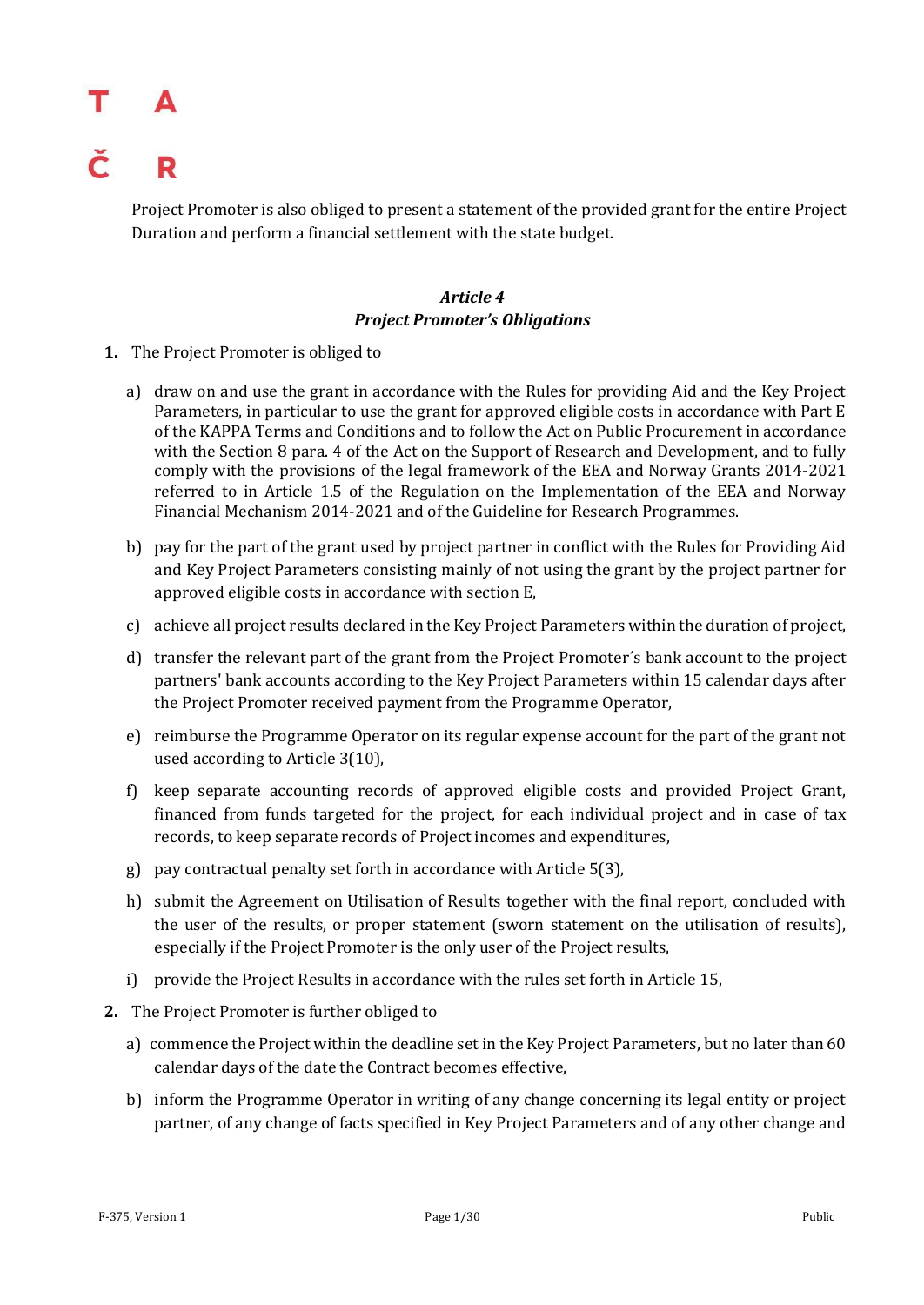## Т R

situations which could affect the project and its objectives or of change of details published in the RDI IS and to send notice that the Project Promoter or project partner ceased to fulfil the qualification obligations effective since the day the Contract came into effect, and such notification can be made directly in the form of a request for change in compliance with Article 21,

- c) follow the information and communication requirements as defined in the Regulation on the implementation of the EEA / Norwegian Financial Mechanisms 2014-2021 (Article 1.7, Chapter 3, Annex III), in particular when presenting the information about the project or project results funded by TA CR and the EEA and Norway Grants 2014-2021 in mass media or otherwise to add the information about the fact that the project was implemented with a grant from the EEA and Norway Grants 2014-2021 and with the financial participation of TA CR, in all promotional materials and every type of media relevant to the project or project results,
- d) submit complete reports and other relevant information within set deadlines in accordance with relevant monitoring processes (Article 19 and Article 11 on Reporting) related to the project implementation and to the fulfilment of the Plan for Exploitation and Dissemination of Results of the consortium,
- e) provide clear information and ensure that all information contained in the reports or other submitted documents are consistent with the actual state, in particular that the financial statements included in the final report correspond with the actual amount of the returned part of the unused grant,
- f) provide all necessary cooperation, which differs from the cooperation defined in letter e), in relation to Monitoring Processes according to Article 19, provide, upon the Programme Operator's request, any information related to the project, its results, and the necessary information on the Plan for Exploitation and Dissemination of Results progress as well as provide the Programme Operator with all necessary information for the purposes of their disclosure in RDI IS, all within the deadline defined by the individual Monitoring Processes, legal deadlines or the deadlines set in Programme Operator's requests,
- g) ensure awareness and cooperation of project partners in relation to the monitoring processes (Article 19),
- h) upon the Programme Operator's request, prove the fulfilment of obligations set forth in the Rules for Providing Aid within the deadline set by such request,
- i) provide all necessary cooperation to provide the necessary information and documents within the deadlines,
- j) calculate and pay the Programme Operator all project revenues in compliance with Article 9 and not to prevent obtaining them,
- k) have concluded the Partnership Agreement(s) with all partners mentioned in the Contract, with all its requisites in compliance with Article 6, before signing the Project Contract,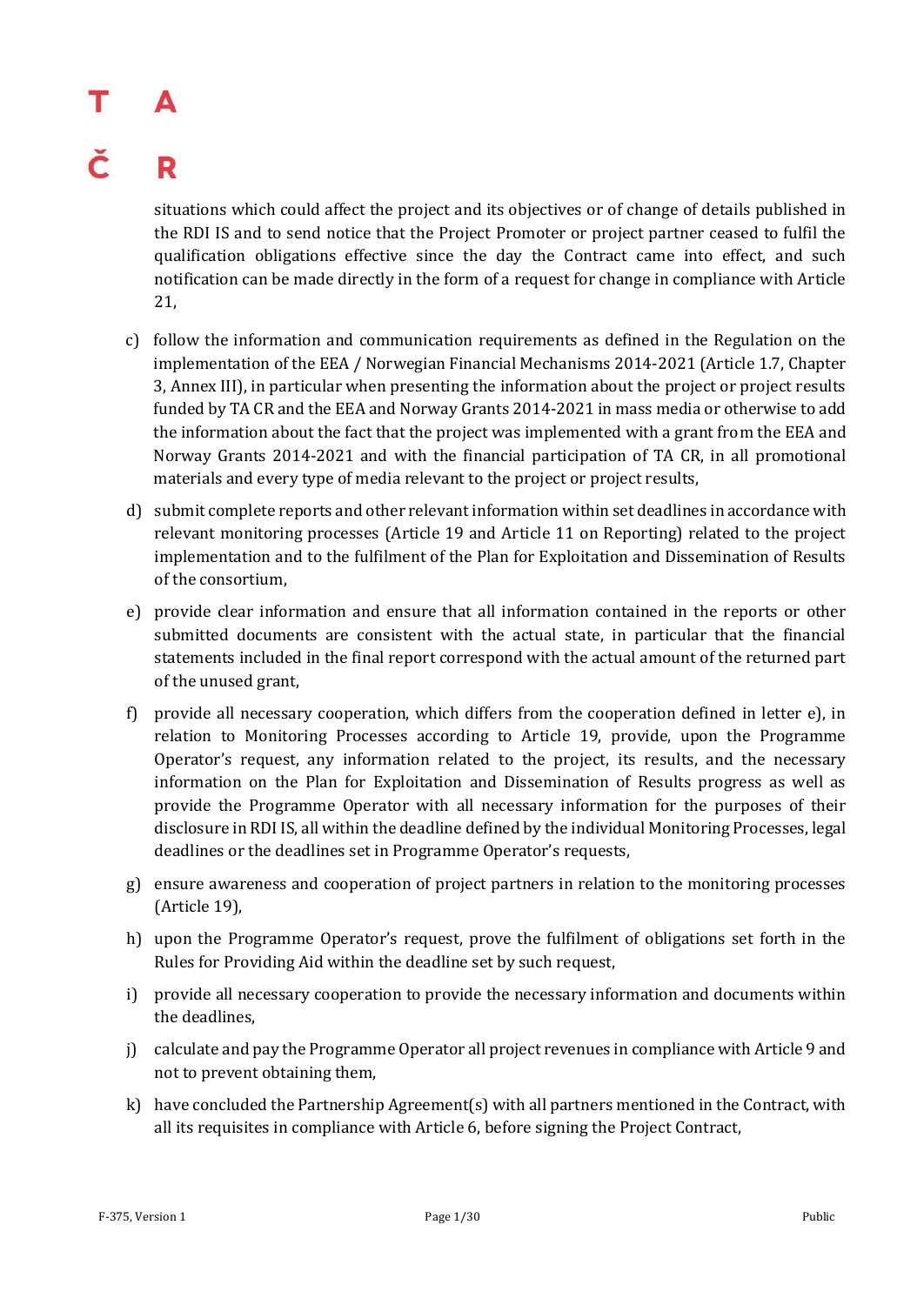## R

- l) submit a Data Management Plan (DMP) to the Programme Operator within six months from the start date of the project. The Data Management Plan shall describe which data will be created, managed, or collected; which methods and standards will be applied; in which way the data will be shared and made public; and how the data will be stored during the project period and preserved after the end of the project.
- **3.** The Project Promoter is also obliged to ensure that the project partner also complies with the obligations above, or provides all necessary cooperation in order for the Project Promoter to comply with the obligations.
- **4.** The Project Promoter and project partners are obliged to ensure archiving of the originals of all the supporting documents regarding expenditures and audits related to the project for at least 10 years after January 1 of the year following the approval of the final project report by the Programme Operator, at least until December 31, 2030.
- **5.** The Project Promoter is obliged to publish in compliance with Act 563/1991 Coll., on Accounting, the annual account in the relevant register under the Act 304/2013 on Public Registers, for the project duration, if they are obliged by the aforementioned acts. The Project Promoter is obliged to ensure the fulfilling of this obligation for the project partners as well.
- **6.** If the Project Promoter is required to deliver documents to the Programme Operator in writing within the set deadline and does not use the electronic submission option (signature container information system or e-mail with certified electronic signature to posta@tacr.cz), the Project Promoter is obliged to deliver such documents by the end of the TA CR Mailroom office hours on the last day of the deadline at the latest. The office hours of the TA CR Mailroom are listed on the Programme Operator's website.
- **7.** The Project Promoter and the project partners are obliged to take measures to remedy the issues identified during the Monitoring Processes without undue delay, but no later than within the deadline set by the monitoring body, and to inform the Programme Operator of the measures taken by the Project Promoter or the project partner, while the Programme Operator reserves the right to inspect the Project Promoter's or the project partner's fulfilment of the imposed remedies.
- **8.** The Project Promoter and project partners are obliged to carry out the project in accordance with fundamental ethical principles and to respect the fundamental principle of research integrity as set out in the European Code of Conduct for Research Integrity. The Project Promoter and project partners are also obliged to take measures to implement the principles set out in the European Charter for Researchers and the Code of Conduct for the Recruitment of Researchers, in particular regarding the working conditions, the method of recruitment of researchers and equal opportunities for men and women in conducting research, in particular to ensure gender balance at all professional levels of the personnel involved in the project implementation.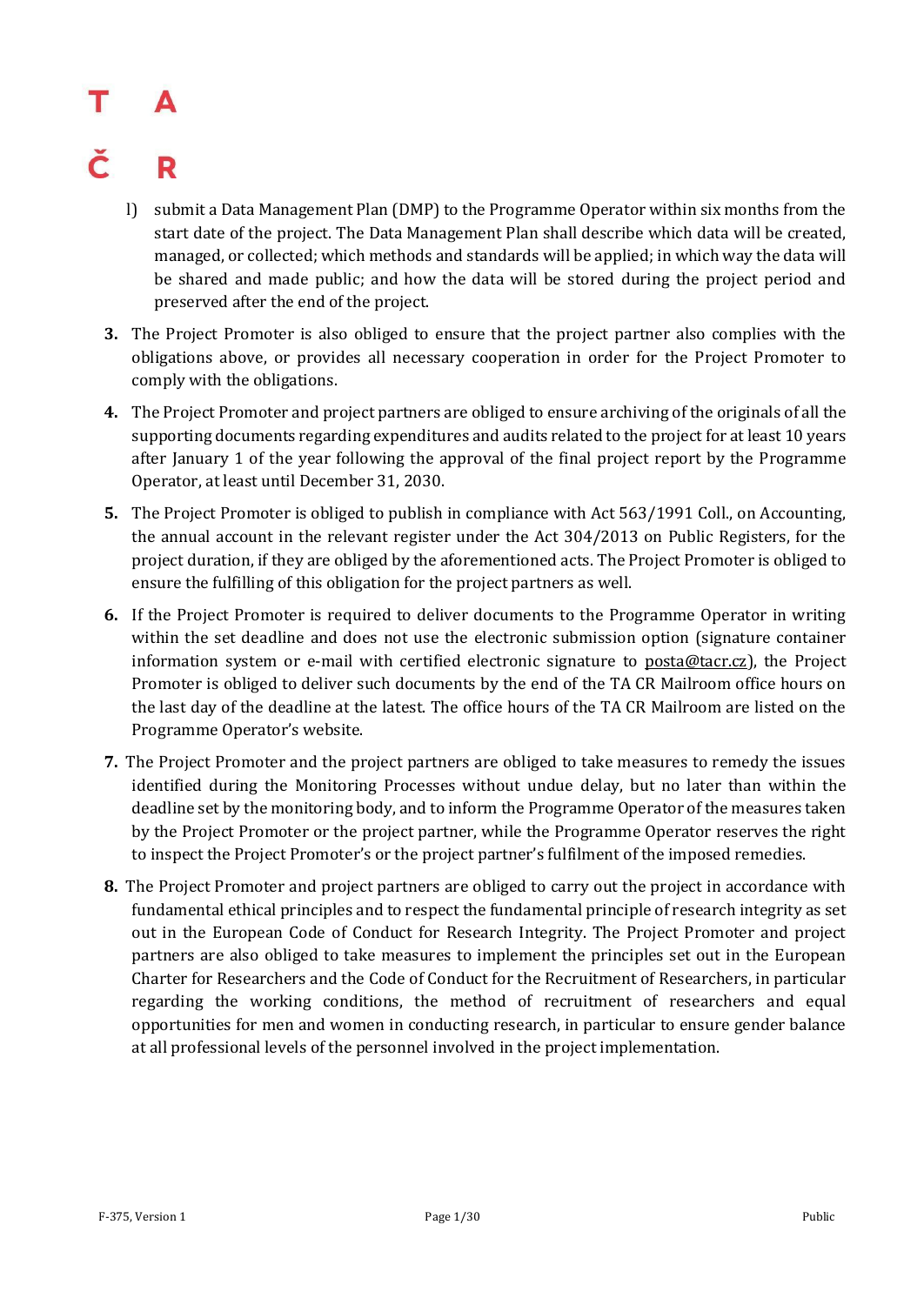## Т Δ R

### *Article 5 Consequences of Violation of Conditions for Providing Grant*

- **1.** If the Project Promoter violates its obligations, the Programme Operator is entitled to suspend the provision of support and not to grant the relevant part of the support within the specified deadline.
- **2.** Violation of the Project Promoter's obligations set forth in Article 4(1) is deemed as a violation of budgetary discipline and shall result in the initiation of the proceeding on the violation of budgetary discipline, while the Project Promoter shall return to the Programme Operator:
	- a) under a), 100% of the grant used without authorisation,
	- b) under b), 100% of the grant not returned,
	- c) under c), if such violation results in non-fulfilment of a Project objective, 100% of the grant provided to achieve such not fulfilled objective,
	- d) under d), 5% of the relevant part of the grant not transferred to the project partner,
	- e) under e), 100% of the relevant part of the grant not returned and its part returned in the next calendar year upon the Project completion, exceeding the permitted percentage limits under Article 3(10),
	- f) under f), 100% of the entire grant provided so far,
	- g) under g), 100% of the amount matching the contractual penalty,
	- h) under h), 5% of the grant provided so far,
	- i) under i), 100% of the total grant.
- **3.** The Project Promoter's violation of obligations defined in Article 4(2) shall result in
	- a) under a), a contractual penalty of CZK 5,000 for each commenced month of delay, but no more than CZK 50,000,
	- b) under b), the obligation to settle the contractual penalty of CZK 5000 for each such violation,
	- c) under c), the obligation to settle the contractual penalty of CZK 5,000 for each such violation,
	- d) under d), the obligation to settle the contractual penalty of CZK 1,000 for each commenced day of delay, but no more than CZK 50,000,
	- e) under e), the obligation to settle the contractual penalty of CZK 5,000 for each such violation,
	- f) under f), the obligation to settle the contractual penalty of CZK 10,000 for each such violation,
	- g) under g), the obligation to settle the contractual penalty of CZK 10,000 for each such violation,
	- h) under h), the obligation to settle the contractual penalty of CZK 10,000 for each such violation,
	- i) under i) the obligation to settle the contractual penalty of CZK 5,000 for each such violation,
	- j) under j), the obligation to settle the contractual penalty of CZK 5,000 for each such violation,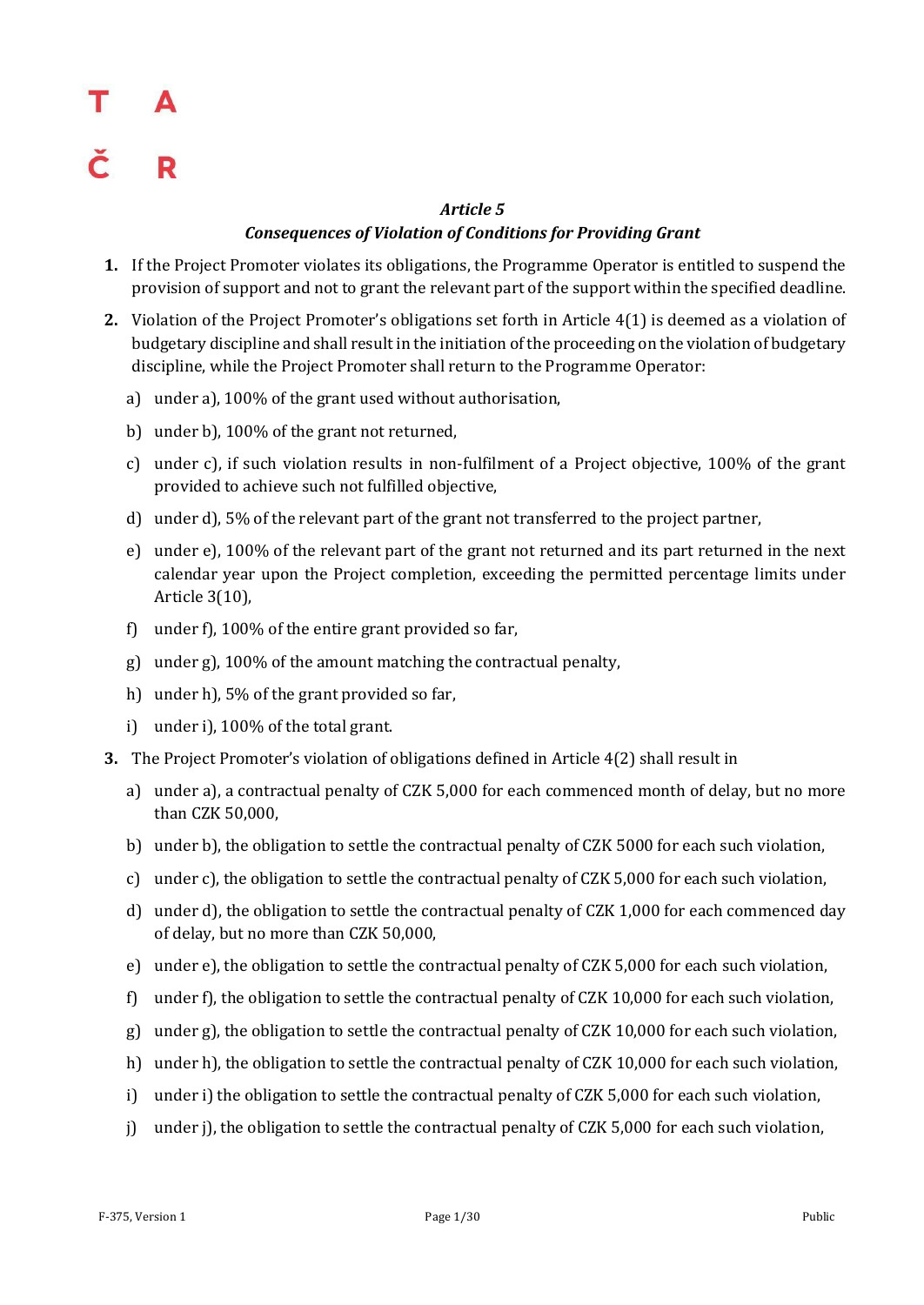### č R

- k) under k), the obligation to settle the contractual penalty of CZK 10,000 for each commenced month of not meeting the obligation,
- l) under l), the obligation to settle the contractual penalty of CZK 1,000 for each commenced day of delay, but no more than CZK 50,000,
- **4.** A violation of any of the obligations by the project partner results in the exercise of relevant provisions of this Article against the Project Promoter, including the provision on violating the budgetary discipline.
- **5.** A violation fulfilling the definition of an irregularity will be further treated following the procedure for dealing with irregularities of the Regulation on the implementation of the EEA / Norwegian Financial Mechanism 2014-2021 and the Methodology of financial flows, control and certification of programmes financed from the EEA and Norwegian Financial Mechanisms 2014-2021.
- **6.** Withdrawal from the Contract shall not affect the exercise of other relevant provisions of this Article.
- **7.** The Project Promoter acknowledges that if it consistently violates its obligations, including those imposed on the Project Promoter after the project completion, in particular, submission of reports on implementation, or the Programme Operator considers a violation as serious, the Programme Operator is entitled to exclude the project proposals submitted by the Project Promoter (regardless of the fact if it submits them to the Call for Proposals as the applicant or project partner) to any Call for Proposals of the Programme Operator for up to 3 years of the date of proof of the Project Promoter's violation or of its own written acknowledgment of such violation. If this violation of obligation is committed by the project partner, the exclusion of the projects shall be applied against this entity in the future and par. 4 does not apply.
- **8.** This Article is without prejudice to the Programme Operator's claim for damages arising out of violating any of the obligations. The specified contractual penalties do not include the compensation for damages and are applied in addition to the sanctions under the legislation or under the Rules for Providing Aid.
- **9.** The individual contractual penalties specified in this Article shall be added up, but to the maximum amount of the maximum amount of grant for the Project for the entire Project Duration set forth in the Contract.
- **10.** If the Project Promoter expects not to be able to fulfil some of the obligations set in Article 4, the Project Promoter is entitled within the deadline of fulfilment of such obligation to request a change in accordance to Article 21, or to provide the Programme Operator with a written statement on the default on its fulfilment due to force majeure or suspected violation of the Programme Operator's obligations. The Programme Operator reserves the right to insist on the fulfilment of this obligation within set deadline or to stipulate an additional deadline for its fulfilment based on the assessment of the request or statement pursuant to the previous sentence. Should its decision be positive, the Programme Operator may require the Project Promoter to return the relevant part of the support (e.g. based on the request for reduction of the expected results).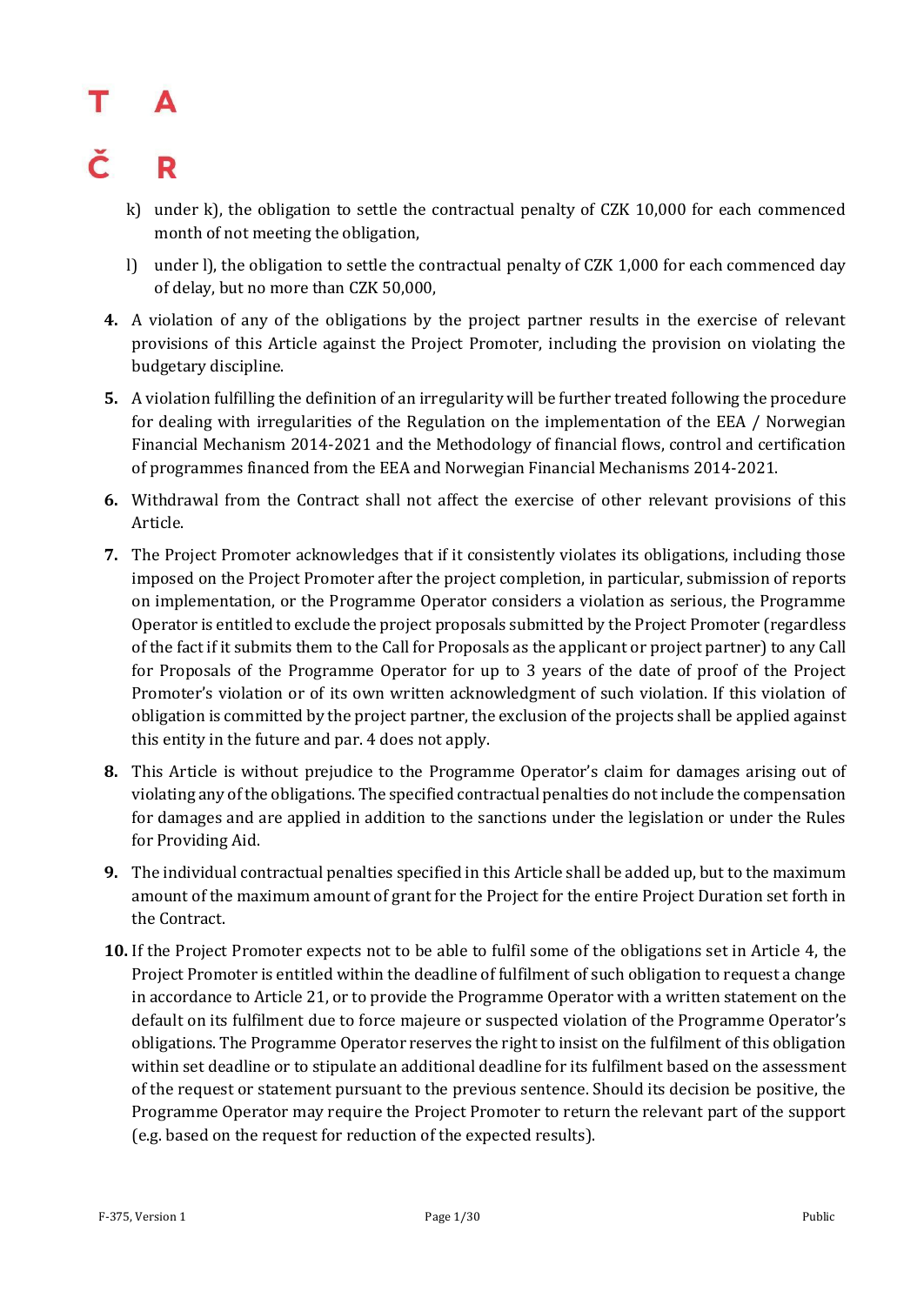- **11.** The request or statement as set in the preceding paragraph submitted after the deadline terminates the calculation of those contractual penalties, that are calculated cumulatively for days/weeks/months since the deadline, or terminates the set period for remedy.
- **12.** The Parties shall act in the interest of preserving the Project and in order to prevent the premature termination of or withdrawal from the Contract, if possible and if it is purposeful in respect to the Project's nature and its solution; in particular, they shall seek to terminate the involvement of the project partner in the Project which violates or is likely to violate its obligations, or ceases to fulfil the qualification obligation under Section 18(2) of Act on the Support of Research and Development. The Programme Operator also reserves the right to negotiate with project partners on the continuation of the Project, if the Project Promoter violates or is likely to violate its obligations, or ceases to fulfil the qualification obligation under Section 18(2) of Act on the Support of Research and Development. This Paragraph is without prejudice to the Project Promoter's obligation to bear the consequences of violating the obligations under this Article.
- **13.** If the Project Promoter violates any of the obligations set in Article 4, the Programme Operator shall request in writing the Project Promoter to remedy such situation, if possible with respect to the nature of the violation, and stipulates a reasonable time limit to do so. The Programme Operator may also notify in writing the Project Promoter or project partner of the commencement of a Monitoring Process to ascertain the actual state of the matter; in the case of a suspected violation of the budgetary discipline, the Programme Operator will usually carry out a Public Administration Control. In the case of Public Administration Control, the request to remedy is replaced by the appropriate remedy. This Paragraph is without prejudice to the obligations to pay the charges for violating the budgetary discipline, contractual penalties and damages.

### *Article 6 Partnership Agreement*

- **1.** The Partnership Agreement functions as a tool for internal arrangements between the Project Promoter and project partners to ensure an efficient implementation of the project, carried out jointly by the consortium in accordance with the Contract and KAPPA Terms and Conditions, in particular to ensure the compliance with above mentioned obligations by all project partners.
- **2.** The Partnership Agreement must be concluded in writing, in English, and contain, in particular:
	- a) a concept or a method of distribution of rights to the results, respecting the prohibition of indirect state aid according to the Framework, i.e. the determination of the co-ownership ratio takes into account proportionally the ratio of the costs distribution among Project Promoter and individual project partners;
	- b) definition, management and supervision of rights introduced and acquired or created during the project which are necessary for the Project,
	- c) obligation to comply with the obligations under Article 4 by project partners as well, or to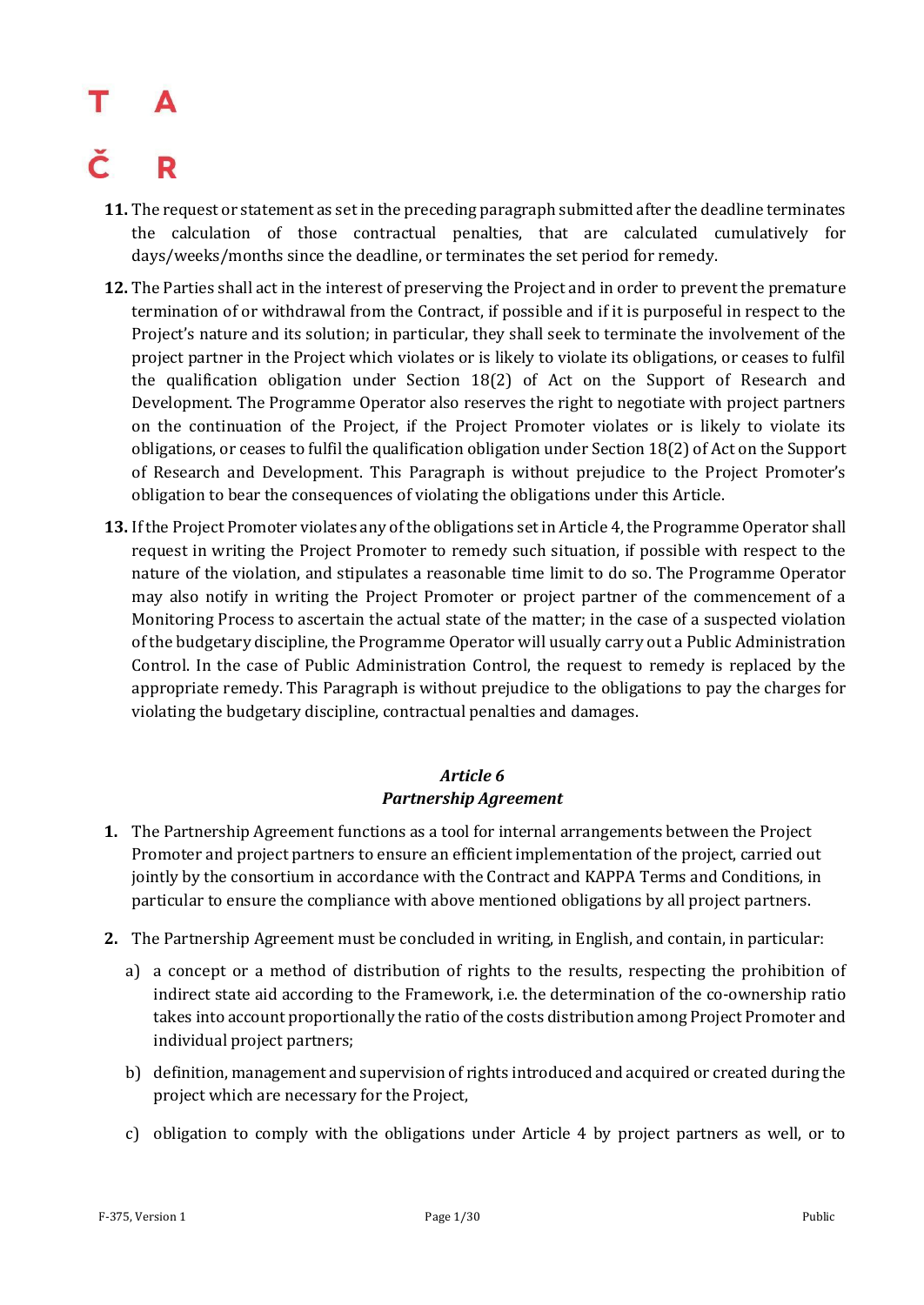## R

provide all necessary cooperation to comply with the Project Promoter's obligations, including the Project Promoter's responsibility for violations of the budgetary discipline by project partner,

- d) the Project Promoter's obligation to transfer the relevant part of the support from its own bank account to the bank accounts of project partners, including the designation of the transfer deadline,
- e) the Parties' confidentiality obligation on all data related to the Project, including the project proposal, in order not to jeopardise its results and objectives,
- f) commitment to cooperate on the Plan for Exploitation and Dissemination of Results to the project results and submitting implementation reports.
- g) statement of all the Parties that they are familiar with all the provisions of the Contract, KAPPA Terms and Conditions and Key Project Parameters,
- h) provisions on dispute resolution,
- i) provisions on audits of the project partners,
- j) the method of payments used for all project partners including currency exchange rules for such transaction in accordance with the Guideline for Research Programmes.
- **3.** The Partnership Agreement may be subject to evaluation within a Monitoring Process. In the relevant remedial measure, the Programme Operator may oblige the Project Promoter to ensure a revision the Partnership Agreement, if it is in contradiction to the Rules for Providing Aid or the approved project proposal.

### *Article 7 Termination*

- **1.** The Programme Operator is entitled to terminate the Contract if
	- a) the Project Promoter or the project partner ceases to be eligible under Section 18(2) of Act on the Support of Research and Development, with the exception of effective conviction for an offence affecting the eligibility to fulfil the obligations for receiving grant,
	- b) if further continuation in Project becomes ineffective, particularly due to the existence of a parallel solution of the same or similar project by another Project Promoter with better results even under different programme or for different Programme Operator, or if the Project results become outdated due to the existence of another, more applicable, methods and procedures, and if the Project Promoter has not been aware of or could not know of such facts,
	- c) it is obvious that the procedure for the project solution does not produce the expected results as a result of facts not caused by the Project Promoter,
	- d) regulation of drawing state budget occurs as a result of budgetary provision or reduction of state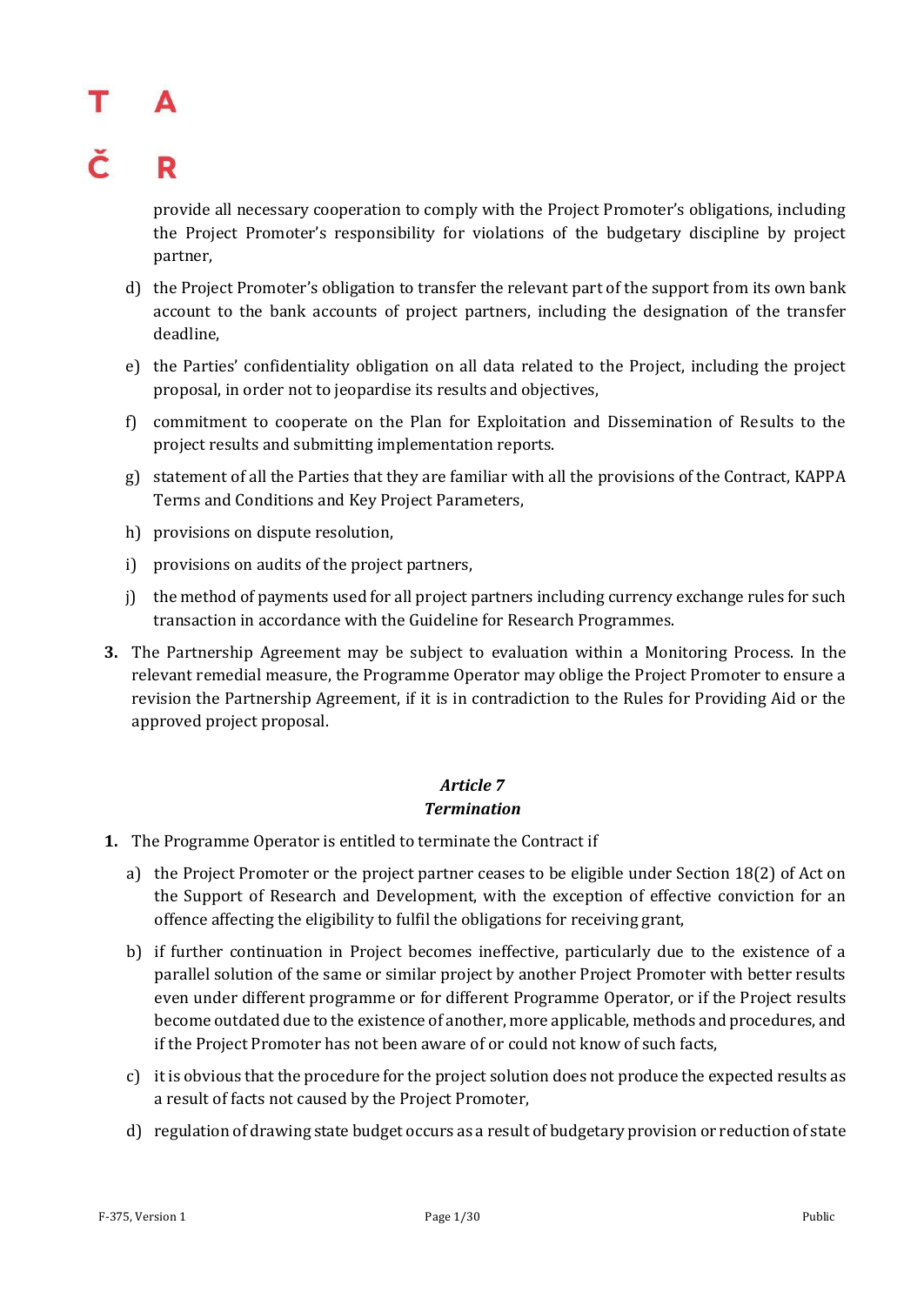## Т R

funds or

- e) the Project Promoter's performance under the Contract becomes otherwise impossible and the performance obligation thus ceases to exist and such inability is not caused by the violation of its obligations, while the performance is not considered impossible if it may be done under difficult conditions or after the performance deadline.
- f) the Project Promoter or a project partner have committed an irregularity or failed to remove the causes and consequences of irregularity within the time limit defined by the control entity.
- g) the project no longer fulfils the conditions of eligible consortium set in the Call Documentation.
- **2.** The Parties are obliged to mutually settle each other's rights and obligations, in particular, to perform all necessary activities related to the early completion of the Project (e.g. if efficient, to submit final reports, perform the final evaluation, submit implementation reports etc.).
- **3.** The termination becomes effective on the date of delivery of the written and justified notice of termination to the Project Promoter.

### *Article 8 Withdrawal*

- **1.** The Programme Operator may withdraw from the Contract if
	- a) the Project Promoter or project partner acts (including when it fails to act under an obligation to act) in violation to the Rules for State Aid or commits an action resulting in a violation of the Rules for State Aid by the Programme Operator,
	- b) the Project Promoter provides incomplete, inaccurate or false details or other facts in the Call for Proposals while concluding the Contract or under its obligation to provide information during the Project or after its completion with the intention of obtaining support or another advantage,
	- c) the Project Promoter violated any of its obligations under Article 4, and if the Programme Operator, which requested the Project Promoter to take remedial measure, shall withdraw from the Contract only after the expiry of the set deadline for remedies,
	- d) the Project Promoter repeatedly (3 times) violates any of its obligations without set deadlines for their fulfilment but their fulfilment is conditioned by other facts,
	- e) the Project Promoter or project partner is effectively convicted of an offence affecting the eligibility to fulfil the obligations for receiving grant,
	- f) further continuation in Project becomes ineffective, particularly due to the existence of a parallel solution of the same or similar project by another Project Promoter with better results even under different programme or for different Programme Operator, or if the Project results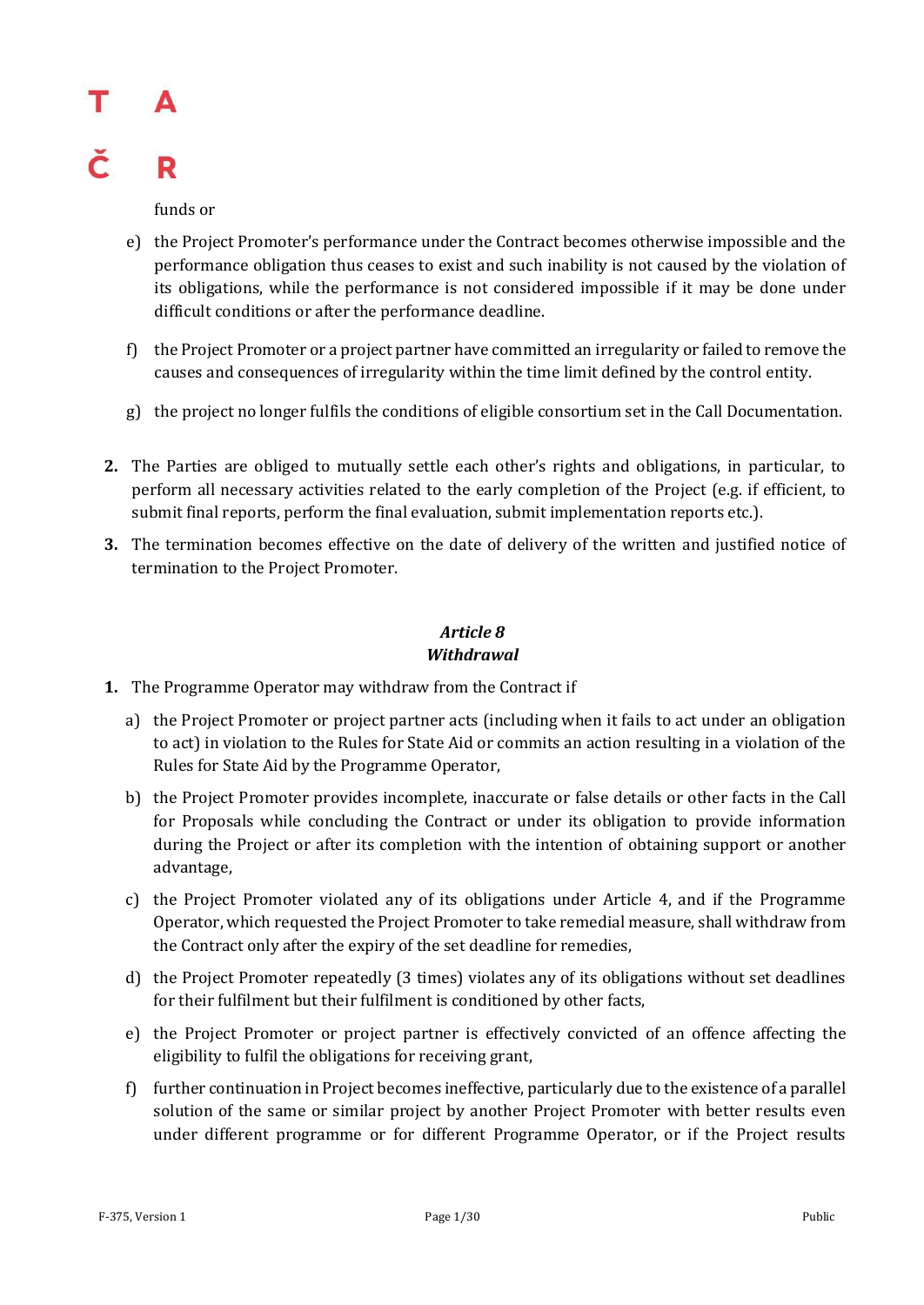## R

become outdated due to the existence of another, more applicable, methods and procedures, and if the Project Promoter has been aware of or should know of such facts (when in doubt, a similar provision on termination applies),

- g) it is obvious that the Project procedure does not produce the expected results or meet the project objectives due to events caused by the Project Promoter (especially in the case when the progress of the project grossly differs from the project proposal, when in doubt, a similar provision on termination applies) or
- h) based on control procedures, the Project Promoter is found to commit severe financial imbalance or fraud.
- **2.** The Programme Operator is not entitled to withdraw from the Contract if the violation of the Project Promoter's obligations is caused solely by the Programme Operator's failure to fulfil its obligations.
- **3.** The withdrawal becomes effective on the date of delivery of written and justified notice of withdrawal to the Project Promoter.
- **4.** By withdrawing from the Contract, the effects set forth in Sections 2004 and 2005 of Act No. 89/2012 Sb., Civil Code, become effective.

### *Article 9 Revenues from Projects*

- **1.** The Project revenues mean any revenues of the Project Promoter or project partners incurred in connection with the Project, which it would not incur under different circumstances and which are primarily unexpected during the project or upon its completion. Therefore, the Project revenues do not include the income from declared results. This is considered an advantage which the Project Promoter or project partners should dispose of by paying the relevant amount corresponding to such Project revenue to the Programme Operator.
- **2.** In particular, the Project revenues include
	- a) interest on the relevant part of the grant for the time it is deposited on the Project Promoter´s or a project partner´s account,
	- b) any commercial use or other monetisation of property acquired from the grant which can no longer be used to implement the Project and
	- c) sanctions issued to suppliers, including those not enforced, when procuring goods and services for the purposes of the Project or other indemnification (e.g. discounts for late delivery).
- **3.** The Project Promoter and project partners are obliged to act as a proper business entity when generating revenues, i.e. not preventing their acquisition unless it would do so even if the revenues were unrelated to the Project. Otherwise, it shall be considered a violation of the Rules for Public Aid. If the relevant Project Promoter´s or project partner's bank does not provide interest, the Project Promoter or project partner shall prove this as a regular part of the product offered to other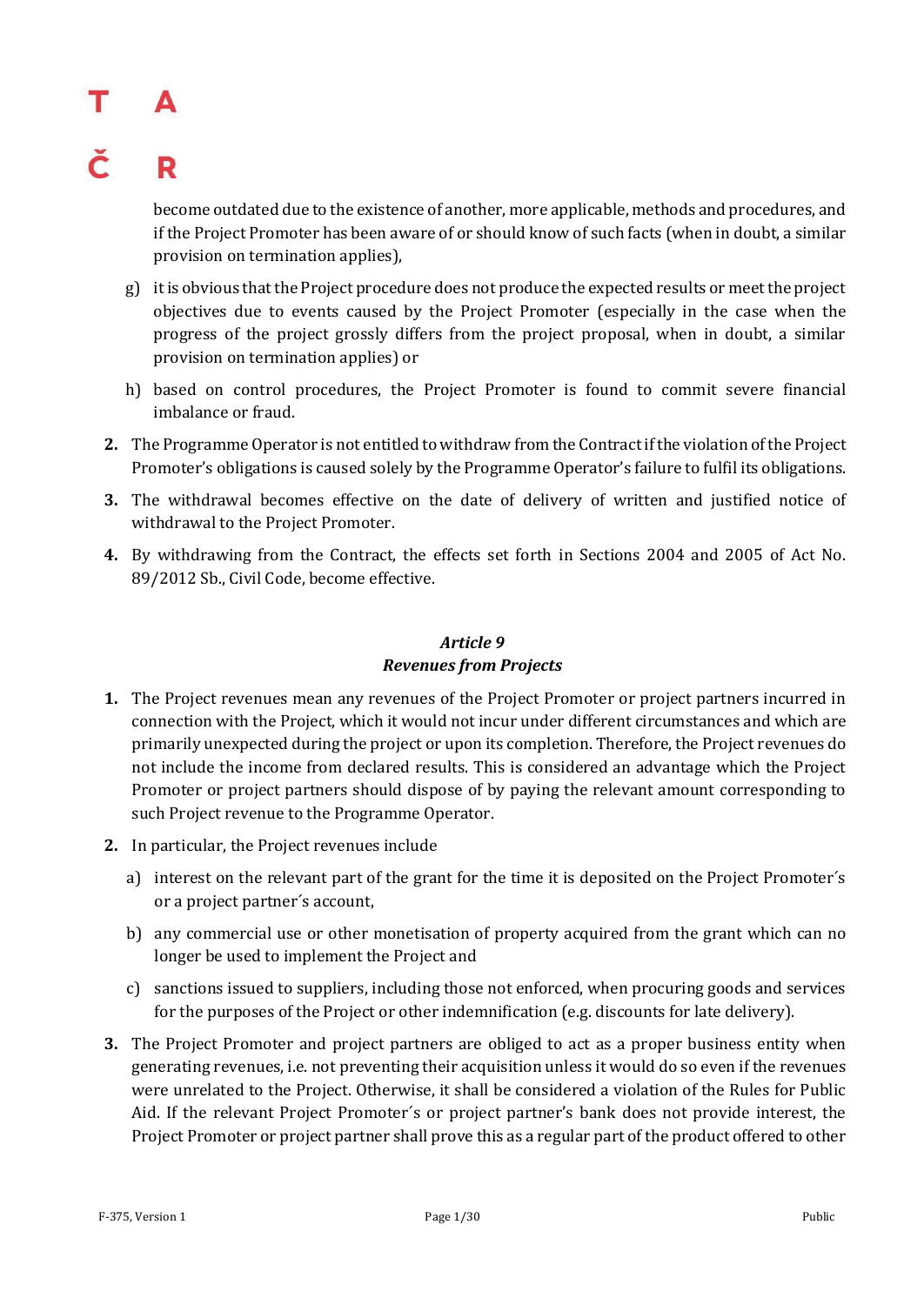### č R

clients as well and it is not an *ad hoc* agreement between the Project Promoter or project partner and the bank.

- **4.** The Project Promoter shall include the overview of the project revenues, or reasons of their nonexistence, for the Project duration to the final report and pay them out to the Programme Operator no later than by 15 February of the year following the Project completion to the revenue account No. 19-3125001/0710. The calculated amount does not need to strictly correspond to reality if the Project Promoter's or a project partner´s effort to do so is disproportionately time-consuming and administratively costly in relation to the result obtained. However, in such case, the Project Promoter or project partner shall at least choose such a simple calculation method which approximates reality while considering the main purpose of this provision is the Project Promoter's and project partner´s obligation to dispose of such an advantage, as described in Par. 1.
- **5.** The Project Promoter and project partners shall transfer to the Programme Operator the Project revenues incurred within the Project duration and three years after its completion.
- **6.** Revenues generated by the assets acquired from the grant in the part determined to be used in the project, are considered unauthorised and mean the Project promoter´s or project partner's violation of the budgetary discipline.
- **7.** The pay-out obligation does not apply to revenues not exceeding CZK 200 in one Project by one Project Promoter or project partner in the relevant calendar year.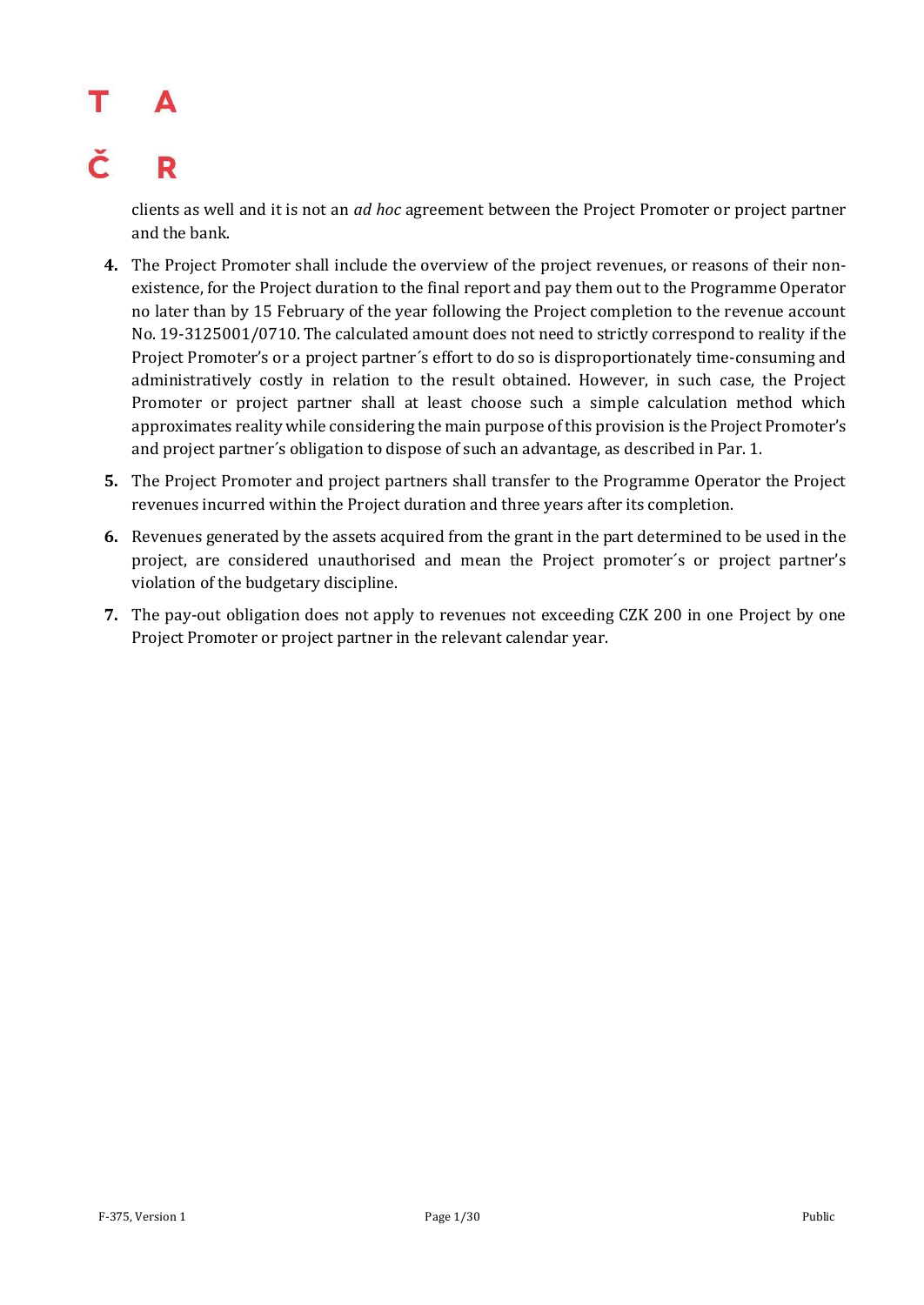## Т R

### **Part C – Disclosing Information, Confidentiality, Submission of Reports**

### *Article 10 Disclosing Information and Confidentiality*

- **1.** The Programme Operator shall ensure disclosing of the relevant information to the RDI IS in accordance with Chapter VII of Act on the Support of Research and Development and Government Regulation No. 397/2009 Sb. on the information system for research, experimental development and innovation. For this purpose, the Programme Operator requests such information from the Project Promoter and project partners, unless it already received them based on other facts.
- **2.** All information related to the Project and the Project results are considered confidential except for information entered into RDI IS or information which the Programme Operator is obliged to provide to a government body, judicial body or law enforcement authority. The Programme Operator also reserves the right to disclose relevant information to other Programme Operators, other governmental bodies or bodies of the EEA / Norwegian Financial Mechanism for the effective performance of activities related to the provision of aid in research, development, and innovation.
- **3.** The Parties shall keep all relevant information confidential and, if the information is disclosed under the Contract to third parties, the Parties shall ensure that these third parties keep confidentiality of the information disclosed to them as confidential and use them only for purposes for which they were disclosed to them.
- **4.** The preceding paragraph does not apply to informing the public that the project, or its results and outputs, is or was co-financed using the EEA and Norway Grants with the financial participation of the Programme Operator.
- **5.** The Programme Operator has the right of free, exclusive and irrevocable disclosure, dissemination and distribution of science, technical, and other articles from magazines and conferences as well as information from other documents related to the Project published by the Project Promoter or project partner, or with their consent.
- **6.** If the subject of the Project is subject to legal or recognised confidentiality obligation, the Parties disclose the information on the performed research, development, and innovation and its results with the exception of the information defined in the applicable law.
- **7.** The Parties are exempted from the confidentiality obligation,
	- a) if the information content provided to them as confidential has been made publicly available based on other activities performed outside the scope of the Contract or under other provision not related to the Project, or
	- b) the confidentiality obligation is revoked by the entity in favour of which the obligation was established.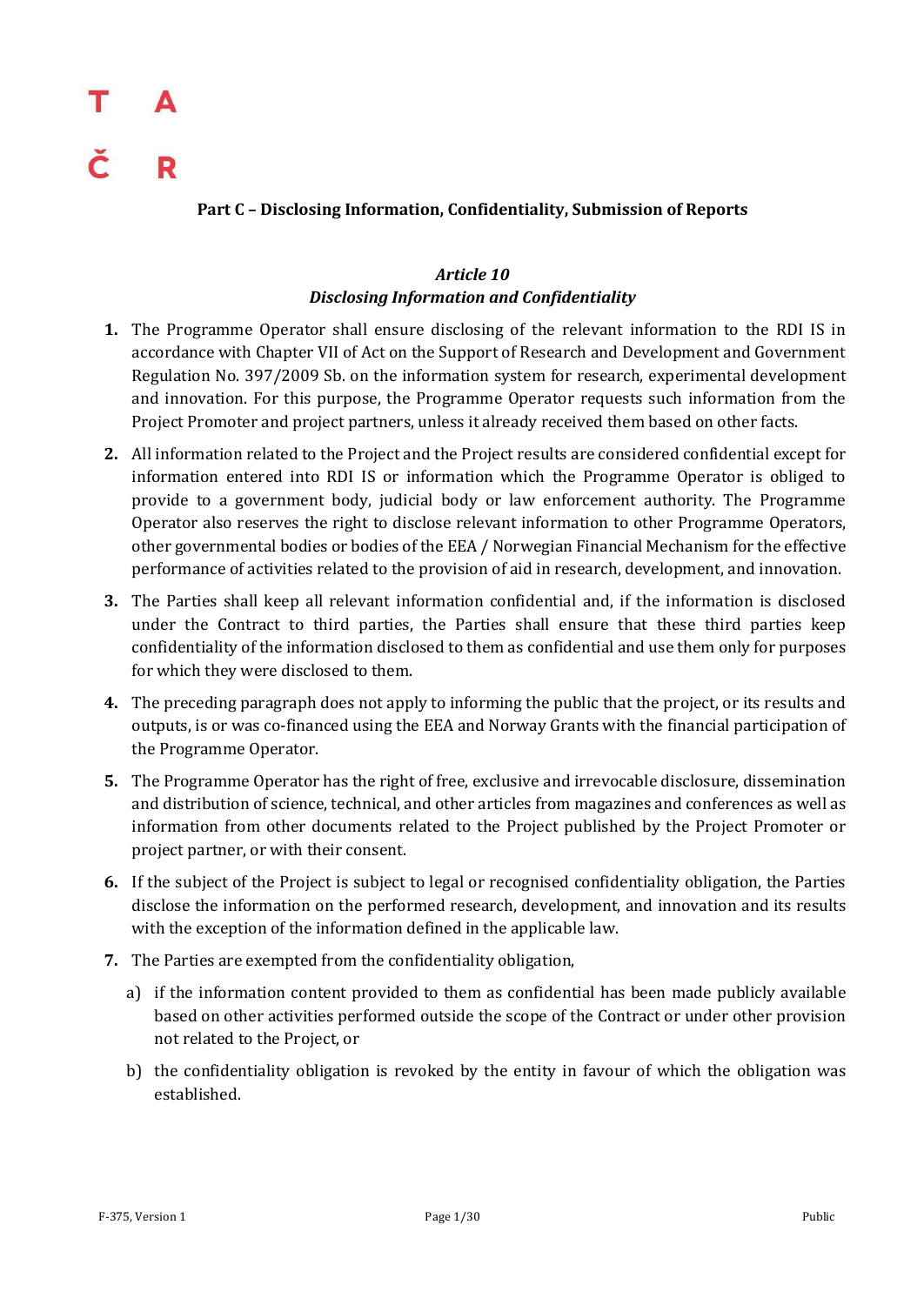### *Article 11 Submission of Reports*

- **1.** During the Project, the Project Promoter submits the following reports in the follow deadlines:
	- a) interim report for each year of the Project, no later than January 30 of the following year,
	- b) special report upon the Programme Operator's written request, in particular, in the case if the Project Promoter or project partner is suspected of violating its aforementioned obligations, within the deadline set in the Programme Operator's request for submission of the report,
	- c) final report on the Project together with the Plan for Exploitation and Dissemination of Results, no later than 60 calendar days of the completion of Project,
	- d) report on the implementation of the results, no later than July 31 of the following year after the end of the three-year period for monitoring of implementation of the results.
- **2.** The final report replaces the interim report for the final year or final stage of the Project.
- **3.** A report is deemed as submitted, if it is duly submitted through the Information System of the Programme Operator and the Confirmation of electronic report generated by the Information System was sent and it includes all compulsory requisites and all other necessary documents are attached to it, the interim (if any) and the final report shall especially include the Plan for Exploitation and Dissemination of Results.
- **4.** The methodical procedure of the preparation and submission of the report and other documentation by the Project Promoter are set forth in the relevant internal regulation of the Programme Operator.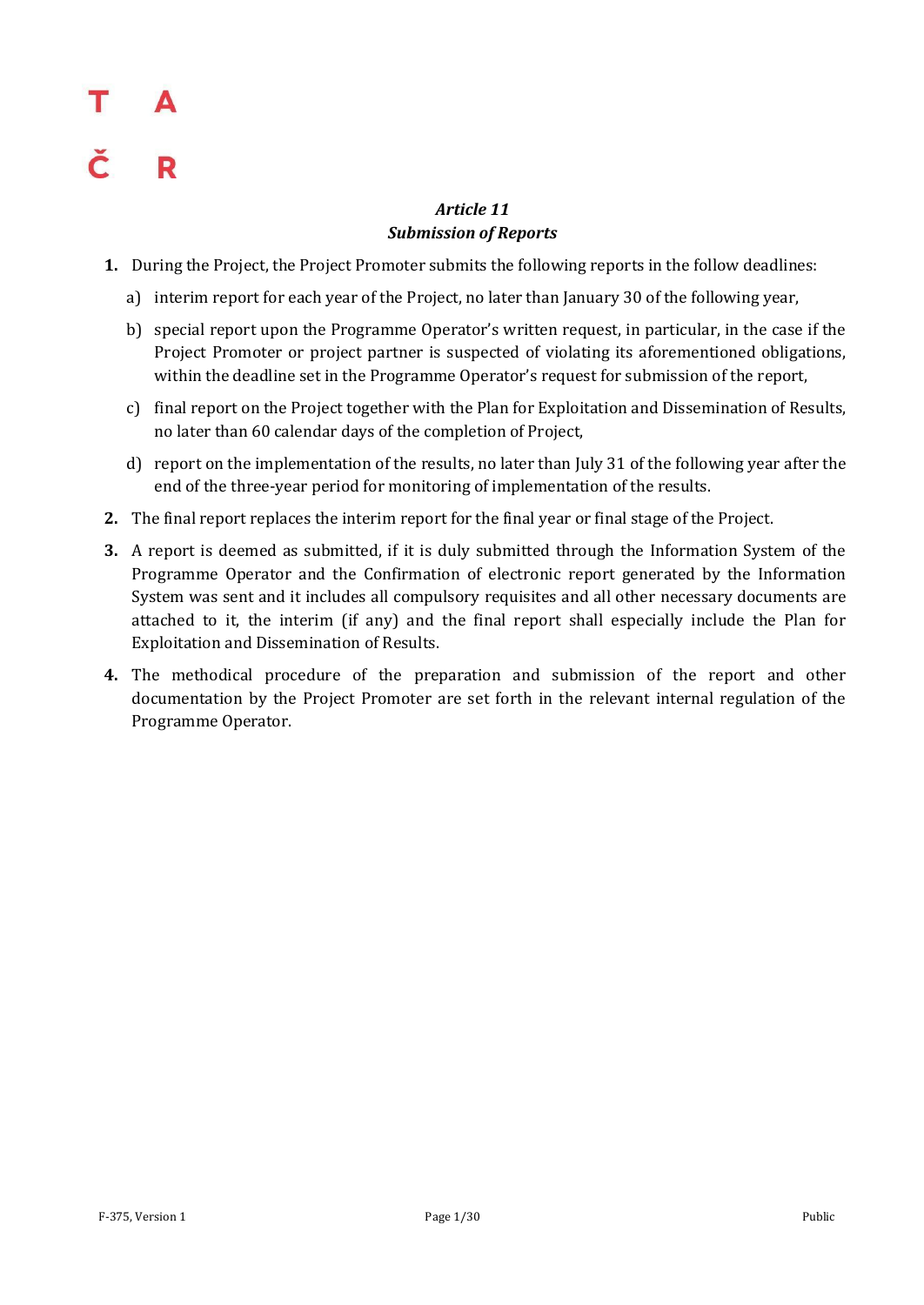### **Part D – Property Ownership, Rights to and Utilisation of results**

### *Article 12 Property Ownership*

- **1.** The owners of assets necessary for the Project are under Section 15 of Act on the Support of Research and Development the Project Promoter and project partners which acquired set assets or created it during the Project.
- **2.** If the Project Promoter and project partner is an organisational unit of the Czech Republic or a ministry of the Czech Republic, the owner of such assets is the Czech Republic.
- **3.** If the Project Promoter and project partner is an organisation unit of the regional self-governing unit of the Czech Republic, the owner of the assets is the given regional self-governing unit of the Czech Republic.

### *Article 13*

### *Plan for Exploitation and Dissemination of Results and Agreement on Utilisation of Results*

- **1.** The Plan for Exploitation and Dissemination of Results is submitted by the Project Promoter together with the final report as its annex, or together with the interim report as its annex, if the result is achieved during the Project. The Plan for Exploitation and Dissemination of Results is submitted for each result or for specific groups of results, which are logically connected and whose implementation shall proceed together. If all project results meet this condition, it is possible to submit one plan for all project results. The Plan for Exploitation and Dissemination of Results shall particularly include results that the Project Promoter or a project partner does not intend to pursue commercially or research. The plan shall include in particular all rights to the project results and proposals for the use of project results, and other mandatory particulars listed in the Programme Operator's information system for report submission.
- **2.** The Programme Operator reserves the right to monitor the fulfilment of the Plan for Exploitation and Dissemination of Results for the entire duration of its validity, for minimum of 3 years after achieving the result, if the results are achieved during the Project, however, for maximum of 3 years following the project completion, in particular, on the basis of the Project Promoter's submissions of reports on implementation pursuant to the relevant Monitoring Process.
- **3.** Implementation reports and Final implementation report are submitted by the Project Promoter for those results included in the Plan for Exploitation and Dissemination of Results. The results included in the Implementation report should be previously included in the Plan for Exploitation and Dissemination of Results. Before the submission of Implementation report it will be possible to modify the groups of reported results (always restricted to the Plans for Exploitation and Dissemination of Results submitted within the same year). Similar necessary modification will be possible before the submission of the Final implementation report.

R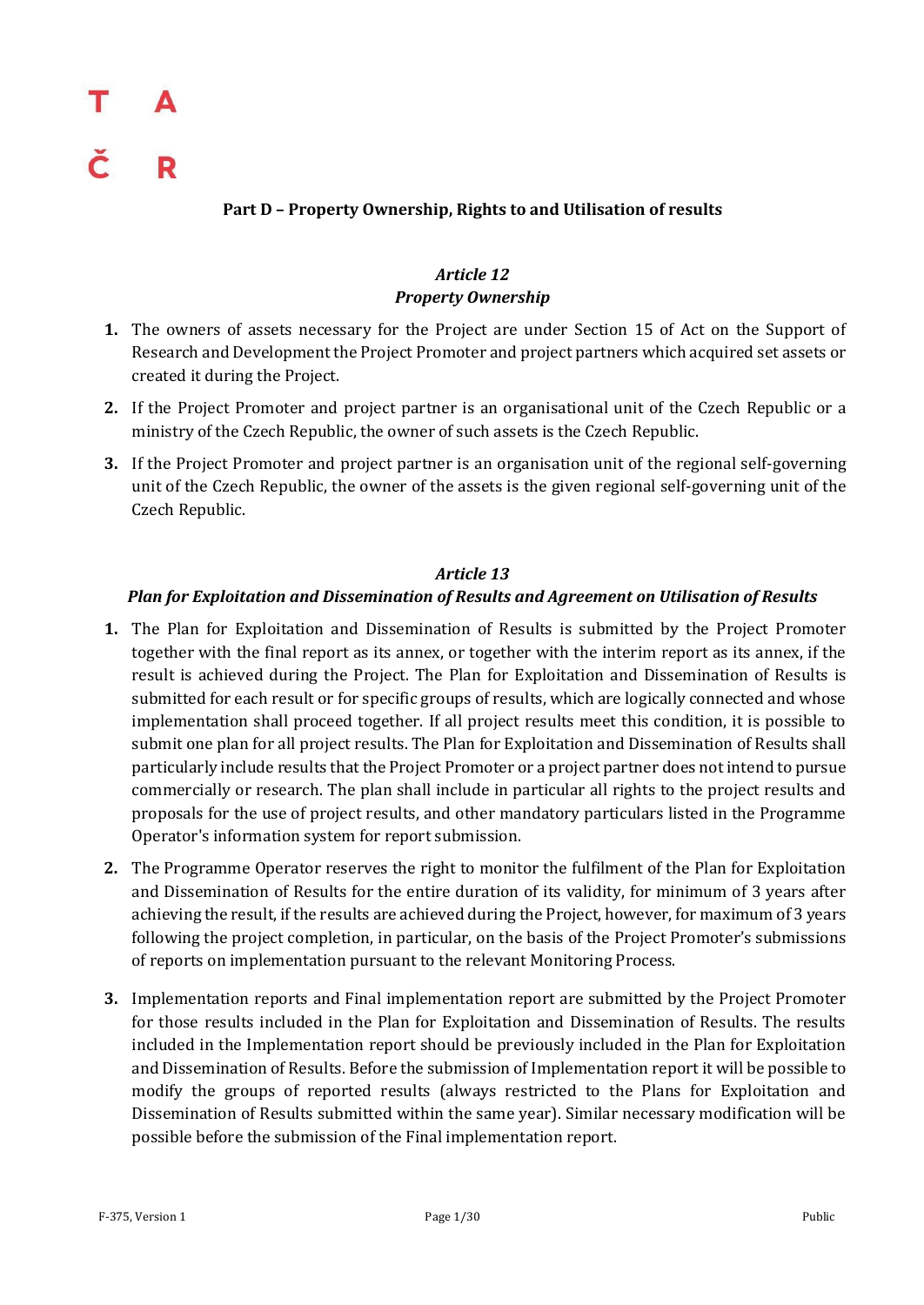## R

- **4.** The Agreement on Utilisation of Results may be concluded either between the participants, if there is no other user, or, if another user exists, such is also party of this agreement, or, if the rights to the results are already resolved otherwise, the agreement may be concluded only between the result owner and its user. If there is one owner of the result utilising it itself, the Agreement on Utilisation of Results is replaced by the Sworn Statement on the utilisation of the results.
- **5.** The Agreement on Utilisation of Results includes in particular
	- a) Project title and identification details,
	- b) definition of results and their comparison to the Project objectives,
	- c) definition of ownership rights or rights of use to the results under Section 16 of Act on the Support of Research and Development,
	- d) method of use of the results and period in which the results will be used, no longer than 5 years following the Project completion,
	- e) the extent of the degree of information confidentiality and manner of handling such information under specific legislation,
	- f) sanctions for violating the agreement and
	- g) date of the agreement becoming and ceasing to be effective.
- **6.** The Agreement on Utilisation of Results shall be concluded in accordance with the conditions under the Contract and the KAPPA Terms and Conditions.
- **7.** The Programme Operator reserves the right to review the wording of the Agreement on Utilisation of results and its completeness.

### *Article 14 Rights to Project results and Their Protection*

- **1.** Rights to results arising from activities carried out in projects under the KAPPA Programme, shall be the property of the participant carrying out the activities generating those results. Where several participants have jointly carried out work generating results and where their respective share of the activities cannot be ascertained, they shall have joint ownership of such results. An agreement shall be established regarding the allocation and terms of exercise of joint ownership in accordance with the Contract and KAPPA Terms and Conditions.
- **2.** The Project Promoter guarantees the legal integrity of the project, i.e. guarantees the Project results do not interfere with rights to Subjects of Intellectual Property and other third parties' rights for any utilisation of the project results in the Czech Republic and abroad. The guarantees also apply to project partners.
- **3.** The Project Promoter may disclose the information on Project results to which it has property rights, unless their disclosure affects their protection, informs the project partner of its intention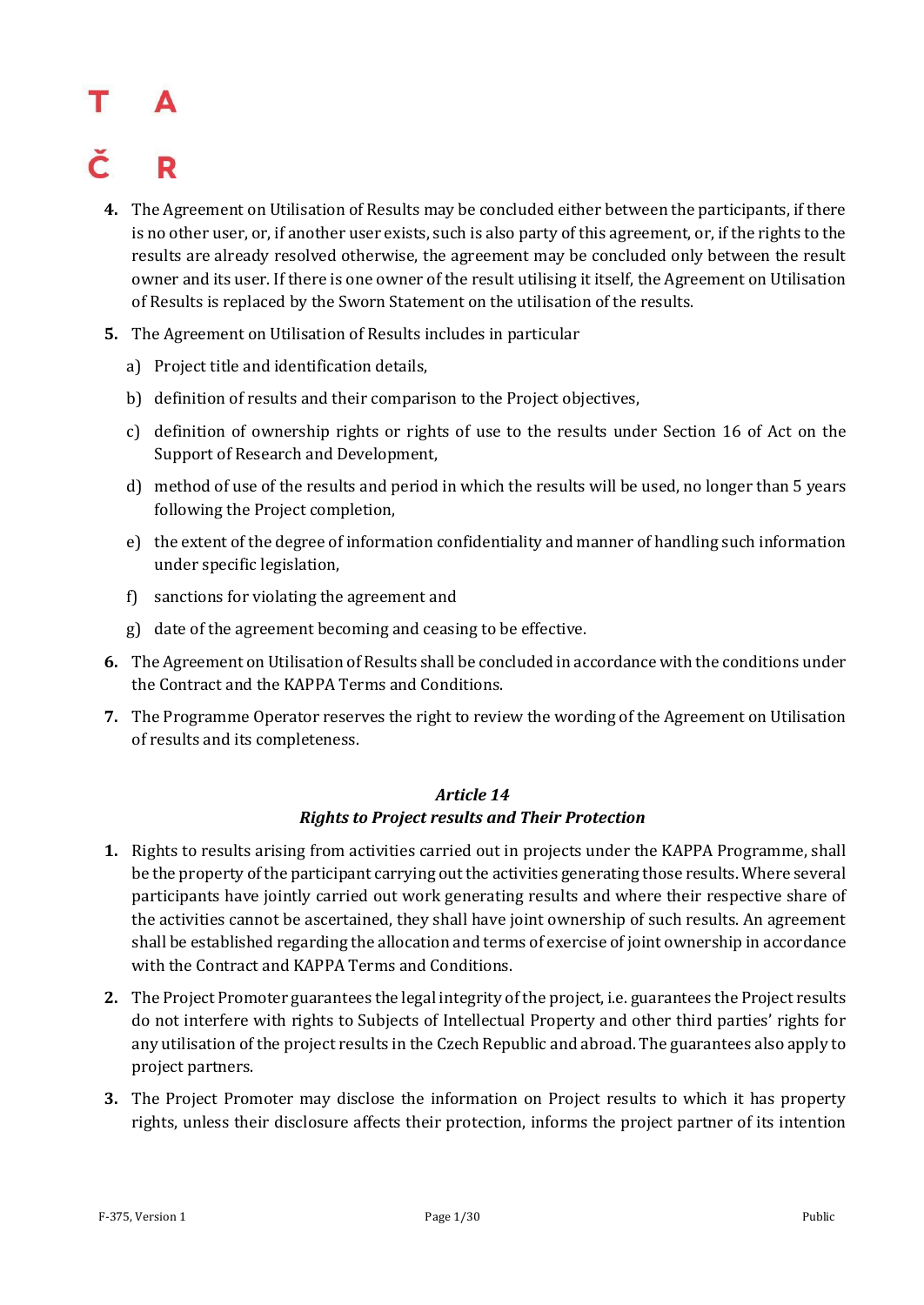### Т Δ Č R

well in advance, and at the same time it meets the obligations set in Article 4.2(d).

**4.** The Project Promoter and project partners are obliged to ensure open access in case of the J-type result, i.e. online access free of charge for any user to all peer-reviewed scientific publications related to the project results and to all data associated with these publications. The result is deemed J-type result only if the requirements for open access defined in the Guide for Applicants are met.

### *Article 15 Utilisation and Provision of Results*

- **1.** The details of the utilisation of the Project results shall be outlined in the Plan for Exploitation and Dissemination of Results and the Agreement on Utilisation of results.
- **2.** While providing the Project results, the Project Promoter is obliged to ensure that the provisions of Section 16 of Act on the Support of Research and Development are followed.
- **3.** The Project Promoter and project partners are entitled to provide the results to third parties in a way that doesn't cause breach of the state aid rules and to indirect aid.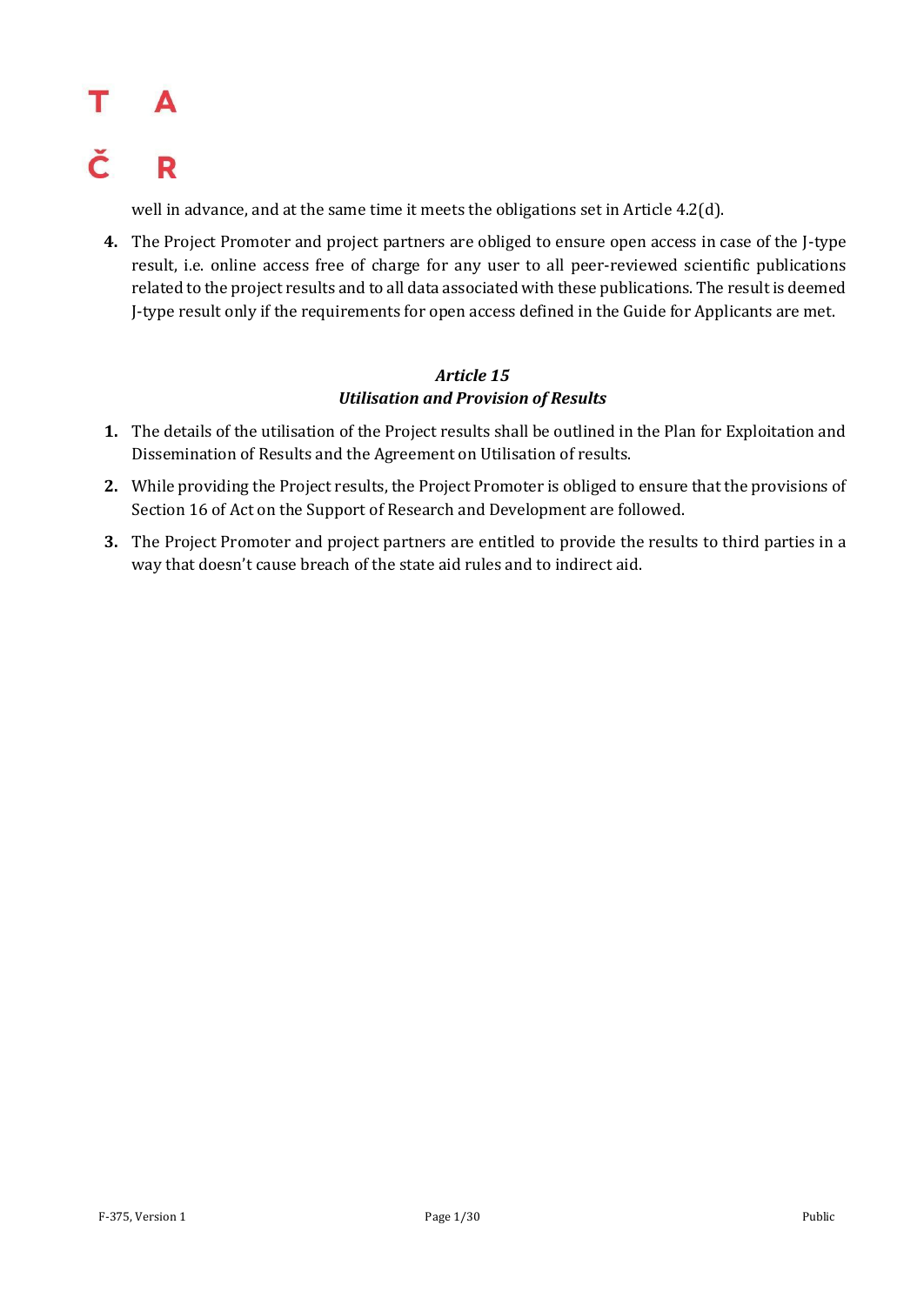### **Part E – Costs, Evaluation and Inspections**

### *Article 16 General Principles of Approved Eligible Project Costs*

- **1.** All funds provided by the Programme Operator as the support for the Project in research and development have the character of earmarked funding targeted funds.
- **2.** Approved eligible costs shall be
	- a) incurred in accordance with the Programme's objectives and be directly related to the Project,
	- b) verifiably paid by the Project Promoter or project partners (December costs must be paid by the day of submission of Interim report, no later than January of the following year),
	- c) supported by probative accounting documents (it must be clear from the documentation that all eligibility conditions as set in Articles 16 and 17 were met),
	- d) reasonable (corresponding to the prices usual to the place and time) and
	- e) spent in accordance with the principles of economic efficiency (cost/expense minimisation while following the Project objectives), usefulness (direct link to the Project and integral for the Project) and effectiveness (maximising the ratio of Project outputs and inputs),

while the fulfilment of all these conditions is reflected in the evaluation and review processes, or upon the Programme Operator's request.

- **3.** Provided transactions between the Project Promoter and project partners or among project partners are not considered an approved eligible cost. The costs of taxable transaction between the day on which effects of a merger, division or transfer of assets to the shareholder occur, and the day of the approval of such change, are also not considered as an approved eligible costs, unless the Project Promoter or project partner requested in due time a consent to the transfer of rights and obligations in conversion pursuant to Section 14a of the Budgetary Regulations and the approval is delayed solely for reasons on the part of the Programme Operator.
- **4.** If the Contract becomes effective on a date later than the specified date of commencement of the Project in the Key Project Parameters, the costs of the Project incurred between such dates shall be considered as costs incurred after the Contract becomes effective.
- **5.** Each cost is considered as if funded from the provided support and non-public resources with the ratio based on the intensity of the provided grant to the relevant Participant for the entire Project duration.
- **6.** If the Key Project Parameters document prescribes the obligation to achieve two or more results within the Project duration, the amount of provided support required to achieve each individual result is calculated for the purposes of the Contract according to a formula, where the value of a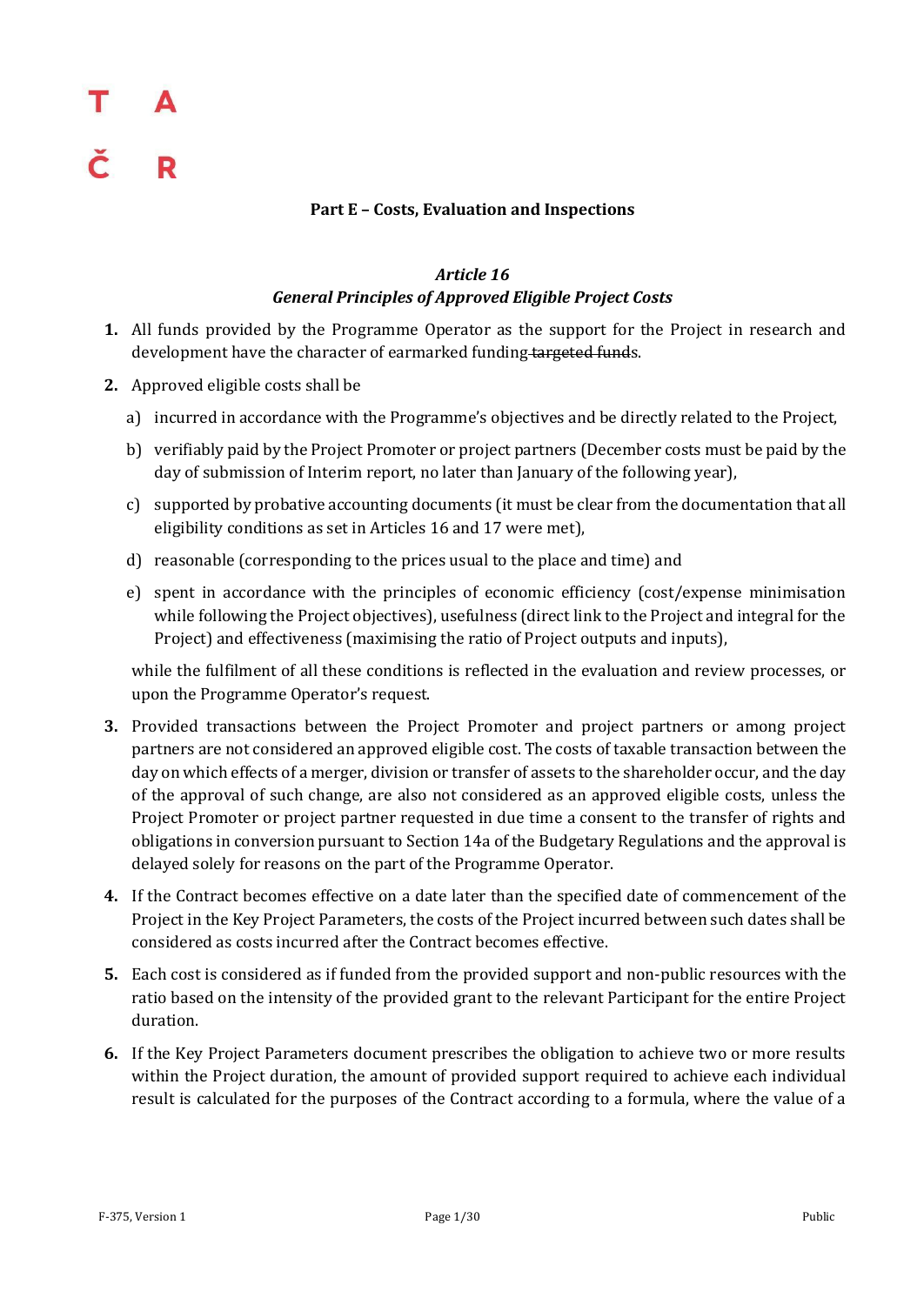## R

result equals the value of the points<sup>2</sup> of such result multiplied by the quotient of the total amount of support divided by the sum of points of all declared results. In case the costs are distributed to each individual result in the Project proposal, or in the reports submitted to the Programme Operator, the Programme Operator shall determine the value of the results based on such data.

- **7.** The Project Promoter and project partners are obliged to keep separate accounting records on all costs in accordance with the Act no. 563/1991 Coll., on Accounting, and keeps separate records of Project incomes and expenditures in case of tax records.
- **8.** If the Project Promoter or a project partner is a VAT taxpayer and is entitled to deduct tax according to Act 235/2004 Sb., on Value-Added Tax, such VAT may not be considered as an approved eligible cost.
- **9.** All costs must be demonstrably related to the subject of the Project and make a demonstrable contribution to the fulfilment of the Project objective and its results, they must be further assigned to a specific activity within the Project and to specific R&D categories, i.e. to applied research or experimental development and they shall be provided to the Programme Operator upon its request.
- **10.** If the amount of the approved eligible costs is reduced, the maximum amount of the grant shall be reduced proportionately, maintaining the specified aid intensity.
- **11.** If the Project Promoter or a project partner acquires tangible or intangible assets or services for the purposes of the Project and simultaneously the exception pursuant to Section 8(4) of Act on the Support of Research and Development cannot be applied, the Project Promoter or a project partner is obliged to act according to the relevant provisions of Act on Public Procurement, regardless of the intensity or amount of the provided grant.
- **12.** Project Promoter and project partners, that receive a grant of less than 325 000 EUR, do not submit a proof of expenditure. Project Promoter and partners that receive a grant above 325 000 EUR, shall submit the proof of expenditure with the final project report, in one of the following forms accepted as a sufficient proof of expenditures incurred:
	- a) A certificate by an independent auditor qualified to carry out statutory audits of accounting documents, certifying that the claimed costs are incurred in accordance with the Guideline for Research Programmes, the EEA/Norway Regulation, the national law and relevant national accounting practices.
	- b) A certificate issued by a competent and independent public officer recognised by the relevant national authorities as having a budget and financial control capacity over the entity incurring the costs and who has not been involved in the preparation of the financial statements, certifying that the claimed costs are incurred in accordance with the Guideline for Research Programmes, the EEA/Norway Regulation, the relevant law and national accounting practices.

—<br>—

<sup>&</sup>lt;sup>2</sup> results P, N, Z, F, G, H, R, V – 100 points, O – 20 points (only in the case of P or F application – 100 points).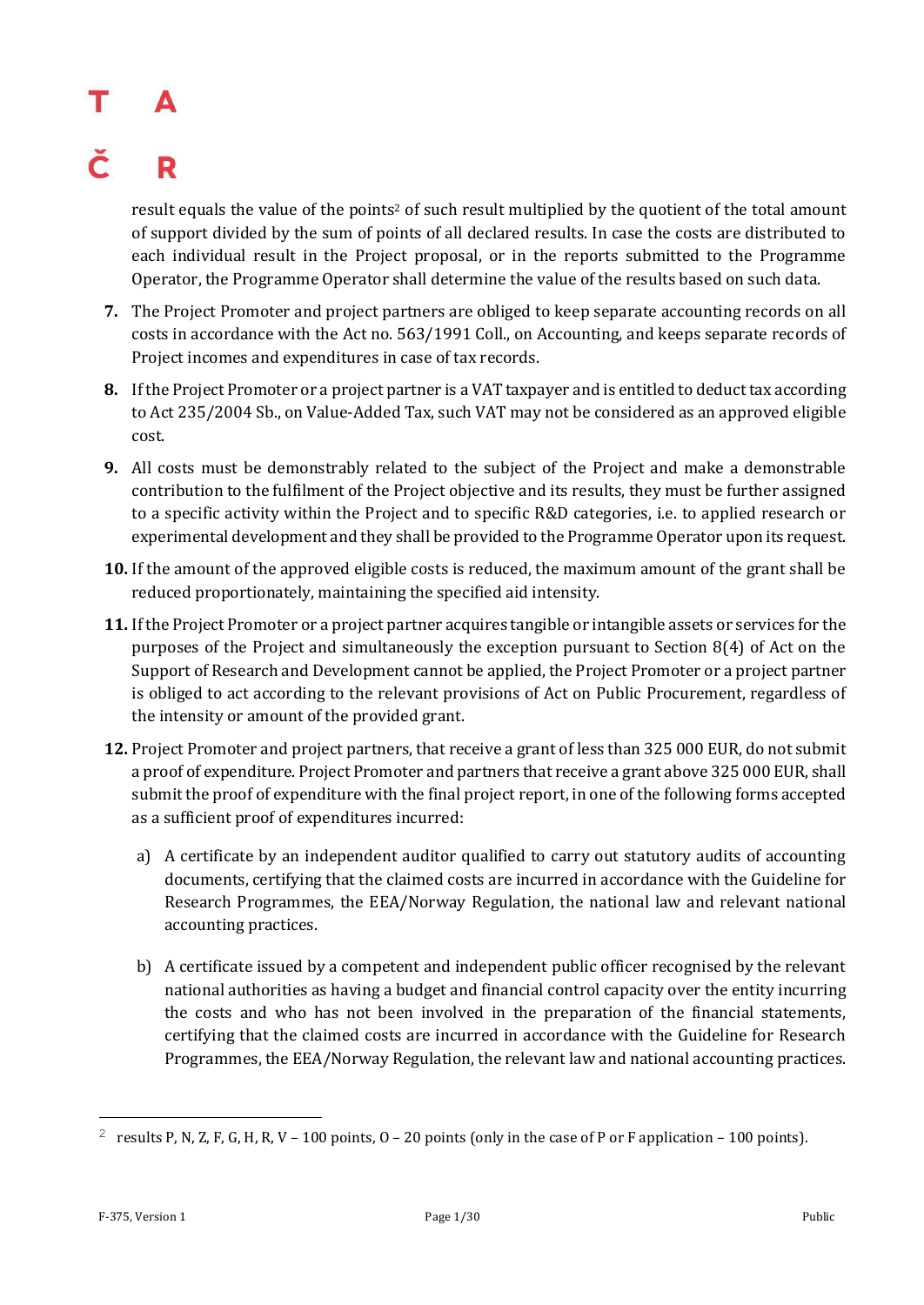### *Article 17*

### *Individual Categories of Eligible Costs and Conditions for Their Recognition*

- **1.** All individual types of costs not listed in this Article and following specific costs are not considered eligible:
	- a) charges for financial transactions and other purely financial costs, except costs related to the accounts required by the Donors (FMO), NFP or the applicable law and costs of financial services required by the implementation contract;
	- b) exchange losses;
	- c) paid tax (road tax, real estate tax, gift tax, inheritance tax etc.) and customs duties;
	- d) administrative fees (extract from the land register, extract from the commercial register etc.);
	- e) fines, penalties and costs of litigation.
- **2.** Eligible Costs apply in the following categories:
	- a) staff costs,
	- b) subcontract costs,
	- c) other direct costs and
	- d) indirect costs.
- **3. Staff costs** are the cost of staff assigned to the project, comprising actual salaries plus social security charges and other statutory costs included in the remuneration, provided that this corresponds to the Project Promoter's and project partner's usual policy on remuneration. The corresponding salary costs of staff of national administrations are eligible to the extent that they relate to the cost of activities which the relevant public authority would not carry out if the project concerned were not undertaken.

Overtime work is not an eligible expenditure.

Project Promoters and project partners shall ensure that the work of employees working part-time on the project is registered in timesheets, alternatively reported by a fixed share specified in the contract or in the official job description.

Project partner using the standard scales of unit costs method does not have to claim real staff costs; in the cost category "Personnel" the unit costs are claimed. These unit costs include staff and indirect costs (overheads), therefore the project partner cannot claim any other costs in the category "Indirect" costs at the same time.

For the Project Promoter and Czech project partners, the staff costs include the wage and salary costs, increased by other costs the employer pays for the employee, i.e. mandatory insurance, part of costs of social insurance and a part of costs of general health insurance. Furthermore,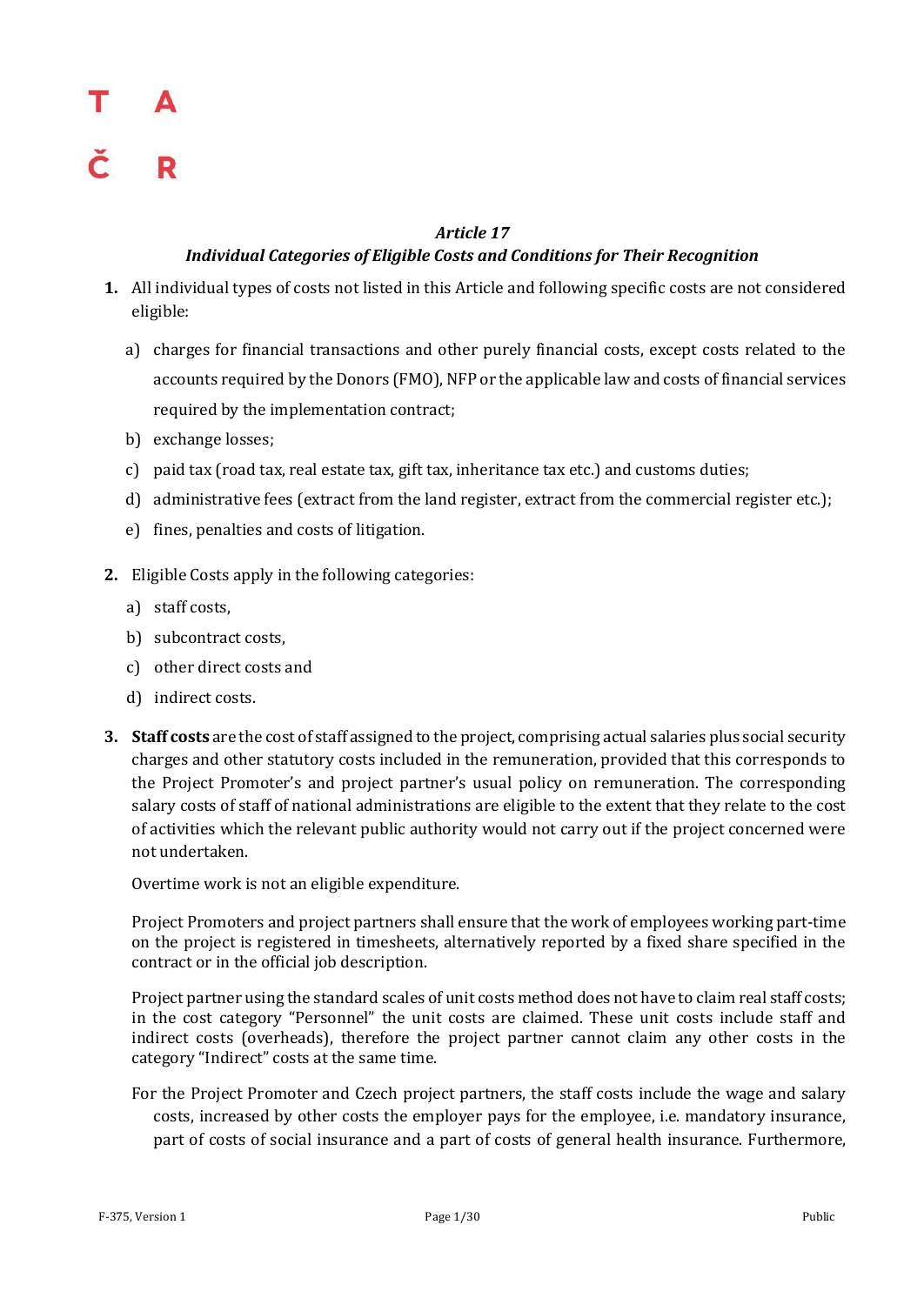# R

other mandatory costs resulting from the employer's valid internal regulation (CSNF, pension contribution, life insurance, social fund, etc.). Bonuses pursuant to §134 and § 134a) of the Act No. 262/2006 Sb., of the Labour Code or similar legislation<sup>3</sup> can only be paid to the employees that are employed pursuant to the Act No. 262/2006 Sb., of the Labour Code, and participate in the Project in question (i.e. demonstrably work on the project at least in a part-time manner). These costs are only eligible only if they are duly justified and **only up to a maximum amount of two-month wages/salaries according to the valid wage/salary determination or wage agreement with regard to the full-time equivalent and the number of months allocated to the project in the relevant calendar year.**

Wages, salaries, work performance agreement or contract for work remunerations must be in accordance with the approved wage, salary or other internal regulations of the Project Promoter and project partners.

For compensations, the eligible costs are all compensations according to the Labour Code (for the employees with fixed full-time employment participating in the project).

Staff costs include scholarships as set in the §91(2c) of Act No. 111/1998 Sb., on Higher Education Institutions and on Amendments and Supplements to some other Acts, or their proportional part, if the decision to grant a scholarship clearly declares that it is granted for the research activity in the project.

- **4. Subcontract costs** are costs of services of research nature. The subcontracting contractor must not be a member of the research team or person connected (as defined in Section 23 (7) of the Act No. 586/1992 Sb., on income tax) to the Project Promoter or a project partner. The subcontracting costs are limited to 20 % of the total approved eligible costs of all the participants of the project for the entire duration;
- **5. Other direct costs** include
	- a) the costs of protection of intellectual property rights declared as a result of the project (in particular the related fees, research and patent attorney costs) and the costs for the protection of the already incurred intellectual property rights necessary for the project,
	- b) other operating costs incurred in the direct connection to the project such as the materials, services and small tangible and intangible assets,
	- c) the costs of repair and maintenance of tangible and intangible assets used during the project in the amount corresponding to the period length and the proportion of the use of the assets for the project,
	- d) part of the annual depreciation of long-term tangible and intangible assets in the amount corresponding to the length of the period and share of actual use of the assets for the project implementation, which was not acquired from public funds. Only tax depreciation can be an

—<br>—

 $3$  especially the Act No. 361/2003 Sb., about the Staff Regulation of the members of Armed Forces, Act No. 234/2014 Sb., about Civil Service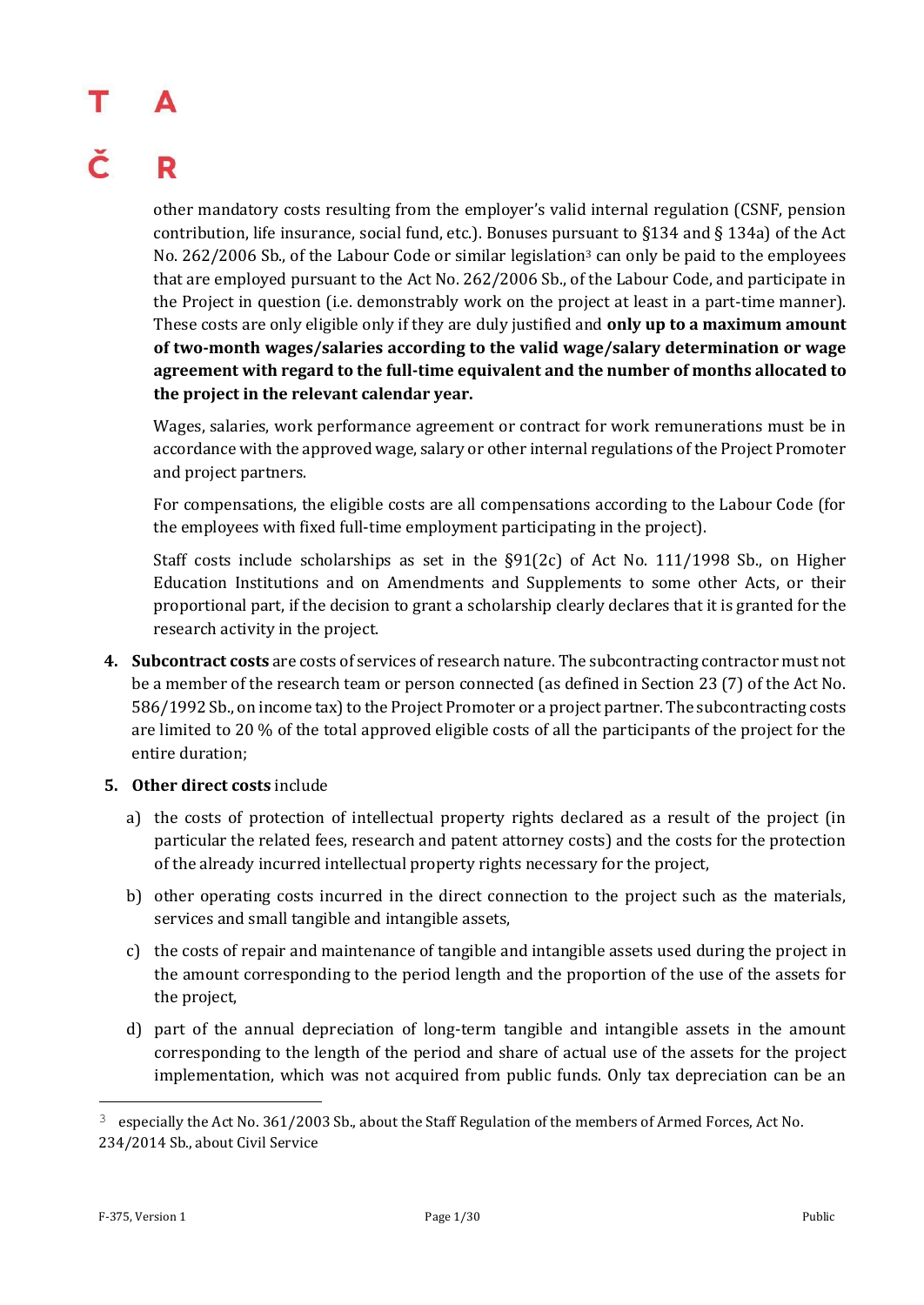## R

eligible expenditure. The entry price that is a basis for the calculation of tax depreciation has to be adjusted for the eligibility purposes, so it includes only eligible cost items.

- e) the travel expenses incurred in the direct connection to the Project, if the business trip is made by an employee working on the Project, incurred in compliance with the applicable national legislation of the respective country of the travelling employee (both Czech and foreign), while the trip must have a demonstrable benefit to the project or the business trip is already declared in the approved project proposal.
- **6.** The costs substantiated only by the internal accounting documents (internal invoices) shall not be approved eligible project costs. The costs of material charged on the basis of internal documentation (warehouse issue slip) can be only considered as approved eligible costs while the internal directive for inventory appraisal and invoices for the purchase of the same material for previous period are also submitted.
- **7. Indirect costs** are costs arising in the direct connection to the project or the part thereof determined according to one of the following methods, i.e. the administrative costs, rent, auxiliary staff and infrastructure costs and energy and services costs, unless already listed in other categories.

The indirect costs can be reported by the reporting method of indirect costs on the basis of fixed rate, i.e. the "**flat rate**" method in the amount of up to 25 % of the sum of the actual reported staff costs and other direct costs of the Project Promoter and project partners in the year, except for investment costs, when indirect costs reported in such way do not need to be supported by the relevant accounting documents, however, the total amount of indirect costs of the organisation and their distribution to the centres/projects/divisions etc. are reported.

The flat rate method cannot be used in case when the project partner is a Norwegian research institute which is using the "**standard scales of unit cost"** method, in which case the indirect costs are already covered and claimed in the category "staff costs", and hence cannot be claimed in the "indirect costs" category.

### *Article 18*

### *Transfer and Change of Approved Eligible Costs of Project and Support*

- **1.** The approved eligible costs and the related amount of the provided support for the Project for the entire Project duration may be changed during the Project by maximum of 50% of the amount of approved eligible costs or of the amount of support from public funds specified in the Contract as stipulated by the Programme Operator during the evaluation of the Call for Proposals in research, development, and innovation.
- **2.** The SME-07 Project Change Management Directive determines the Parties' course of action in the event of the Project Promoter's request for change in transfer or in the approved eligible costs of the Project and the amount of support.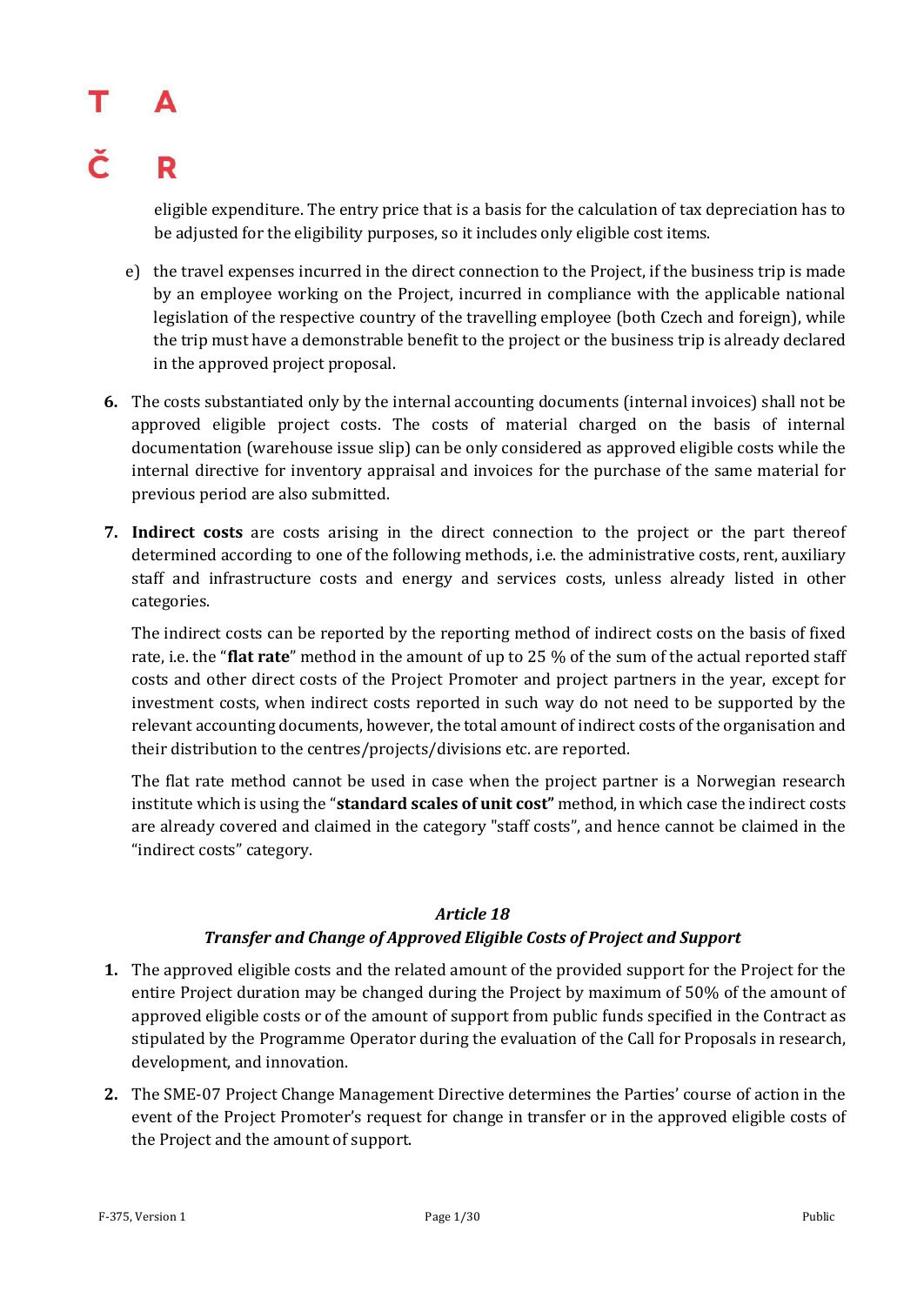### *Article 19 Monitoring Process*

- **1.** The Programme Operator shall carry out the following types of inspections within the scope of control of the project solution pursuant to Section 13 of the Act on the Support of Research and Development:
	- a) on-the-spot public administration control,
	- b) monitoring of project objectives,
	- c) interim monitoring of project solutions through reporting,
	- d) final monitoring in the form of the final expert control.
- **2.** The Programme Operator is entitled to perform the on-the-spot public administration control at any time in accordance with Act No. 320/2001 Sb., on Financial Control, Act No. 255/2012 Sb., on Inspection (Inspection Code), and to the minimum extent stipulated in Section 13 of Act on the Support of Research and Development. The Programme Operator follows these regulations as well as the **SME-22 Financial Control in Public Administration Directive**.
- **3.** The Programme Operator monitors the fulfilment of the project objectives through a regular interim and final reports control and through a monitoring control performed at least once during the project implementation. The monitoring is initiated by a Notice of the monitoring, which set out a form and its implementation. The monitoring can be performed on-site (i.e. in the Project Promoter's premises where are carried out research and development activities), or at the headquarters of the Programme Operator.
- **4.** The interim monitoring of project solutions through reporting is regulated by Article 11.
- **5.** The Programme Operator performs final monitoring of the project to assess the achievement of project objectives, achievements, and their relationship to the objectives of the project, the final form of the expert control after completion of the project. The final expert control is initiated by the Notice of the final expert control, which also specifies the form of its execution. The final expert control may be carried out on the spot (i.e. in the Project Promoter's premises in which the research and development activities are carried out) or at the headquarters of the Programme Operator with the participation of the Project Promoter's representatives or in bulk for several projects.
- **6.** Details of the monitoring processes are regulated by the Programme Operator's internal regulations.
- **7.** The Project Promoter is obliged to allow the Programme Operator and persons authorised by the Programme Operator to perform a comprehensive inspection under this Article and allow access to its accounting records related directly or indirectly to the Project in accordance with the provisions of Section 8(1) of Act on the Support of Research and Development and provide the necessary cooperation therewith at any time during the Project proposal or within ten years after the Contract terminates. This provision is without prejudice to the rights of inspection and financial bodies of the Czech government.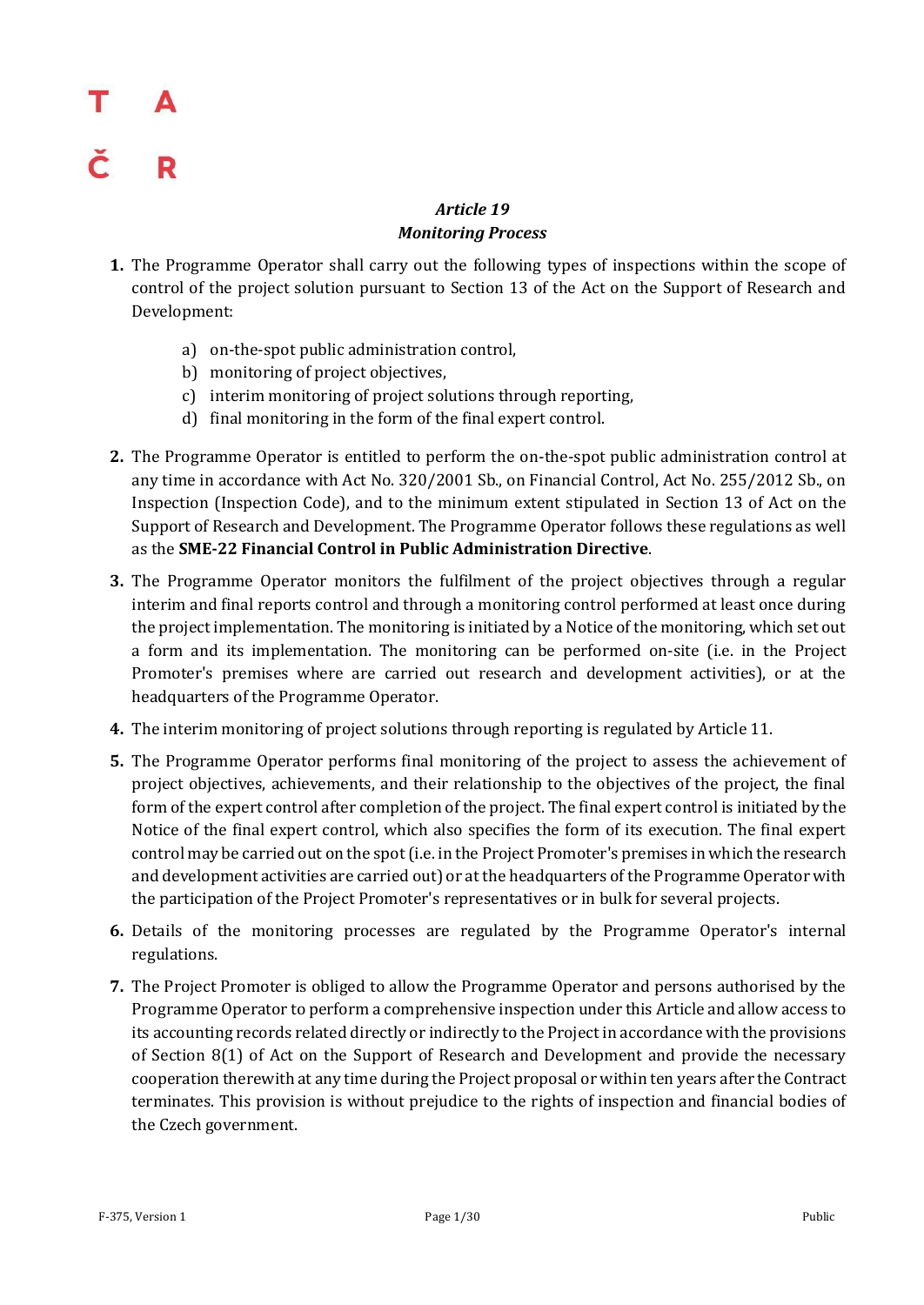### T A

### Č R

- **8.** Upon the Programme Operator's request during the monitoring, the Project Promoter shall submit the documents above on behalf of the project partner from which it obtained set documents well in advance.
- **9.** Other public authorities involved in the EEA and Norway Grants, such as the Certifying Authority, the Audit Authority, the National Focal Point, the Financial Mechanism Office, as well as the authorized national financial institutions, can execute relevant monitoring processes of the Project Promoter and project partners or access the results of the Programme Operator´s monitoring processes.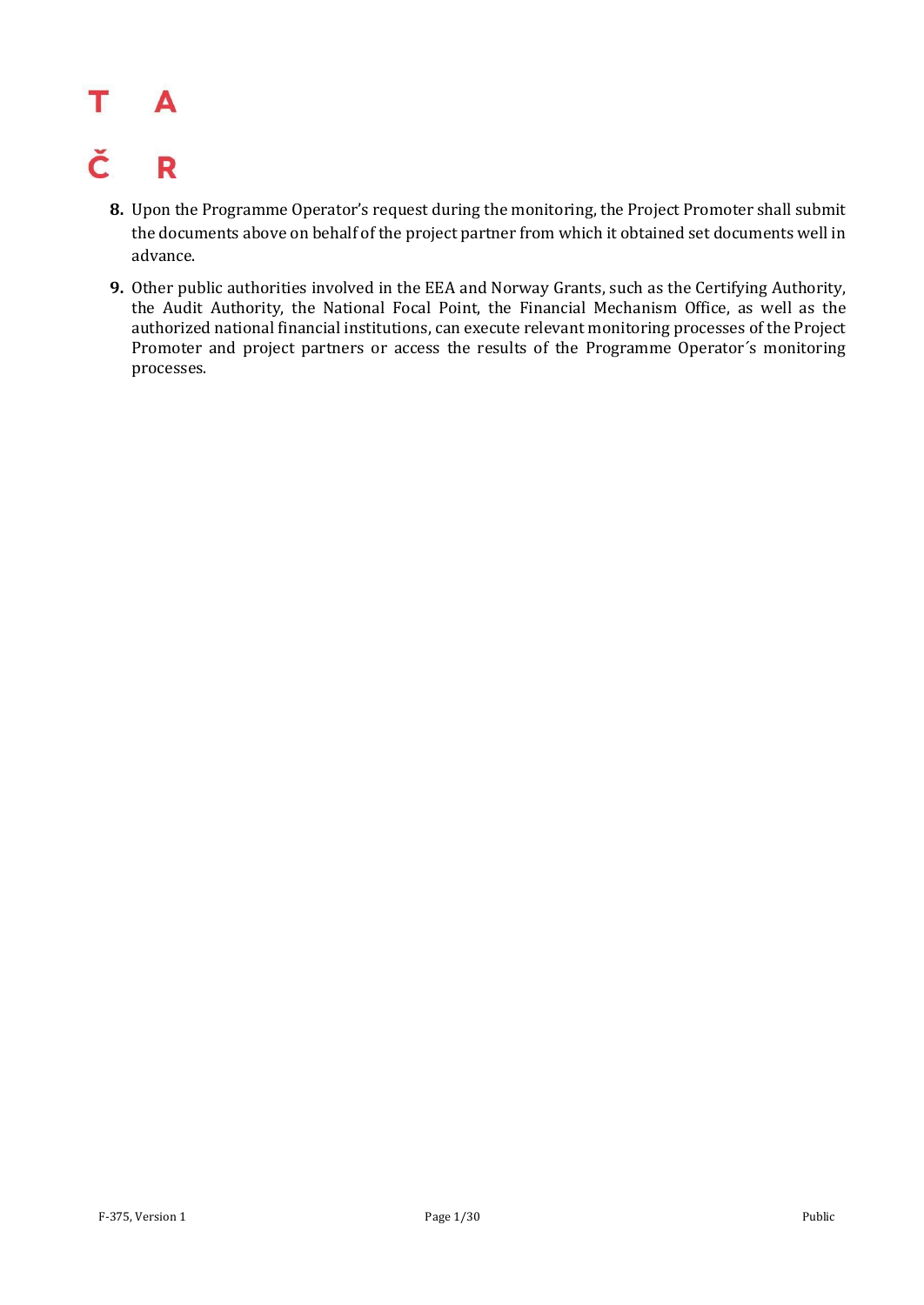### **Part F – Final Provisions**

### *Article 20 Parties' Disputes*

**1.** The Parties' disputes arising under the Contract and in connection herewith shall be arbitrated by the relevant body or court.

### *Article 21 Amendments to the Contract*

- **1.** The Contract, including its Annexes, may be supplemented, modified and amended at the request of the Project Promoter only by written and consecutively numbered Amendments to the Contract signed by the Parties in the case of facts that are specified directly in the Contract.
- **2.** The Key Project Parameters may be changed on the basis of a request from the Project Promoter and a notification of the Programme Operator's consent. The notification of the Programme Operator's consent results in the new version of the Key Project Parameters being generated in the Programme Operator´s information system.
- **3.** The request for change shall be submitted via a dedicated form in the Programme Operator's Information System and by sending a confirmation of submission via a data box. If any changes occur in the Project proposal, which are not reflected in the Key Project Parameters, the Project Promoter informs the Programme Operator of such changes in the following interim or final report and does not draw up a report or request for change regarding such changes. The information on such modifications shall also include the time when it occurred and its justification.
- **4.** The preceding paragraph also applies when results, which are not declared in the Key Project Parameters, occur during the Project realization, in order to achieve the declared results.
- **5.** The request for change must contain the consent of all project partners with this change. Fulfilling this obligation is a condition of the Programme Operator´s approval of the change.
- **6.** The detailed approval process of the request for change is regulated by the Programme Operator's internal regulations.

### *Article 22 Expiration of the Contract*

- **1.** The Contract expires after 3 years since the date of the Project completion unless the Parties agree to extend it.
- **2.** The Contract also expires by termination or withdrawal.
- **3.** The term of validity of the Contract includes the Project duration and the subsequent period